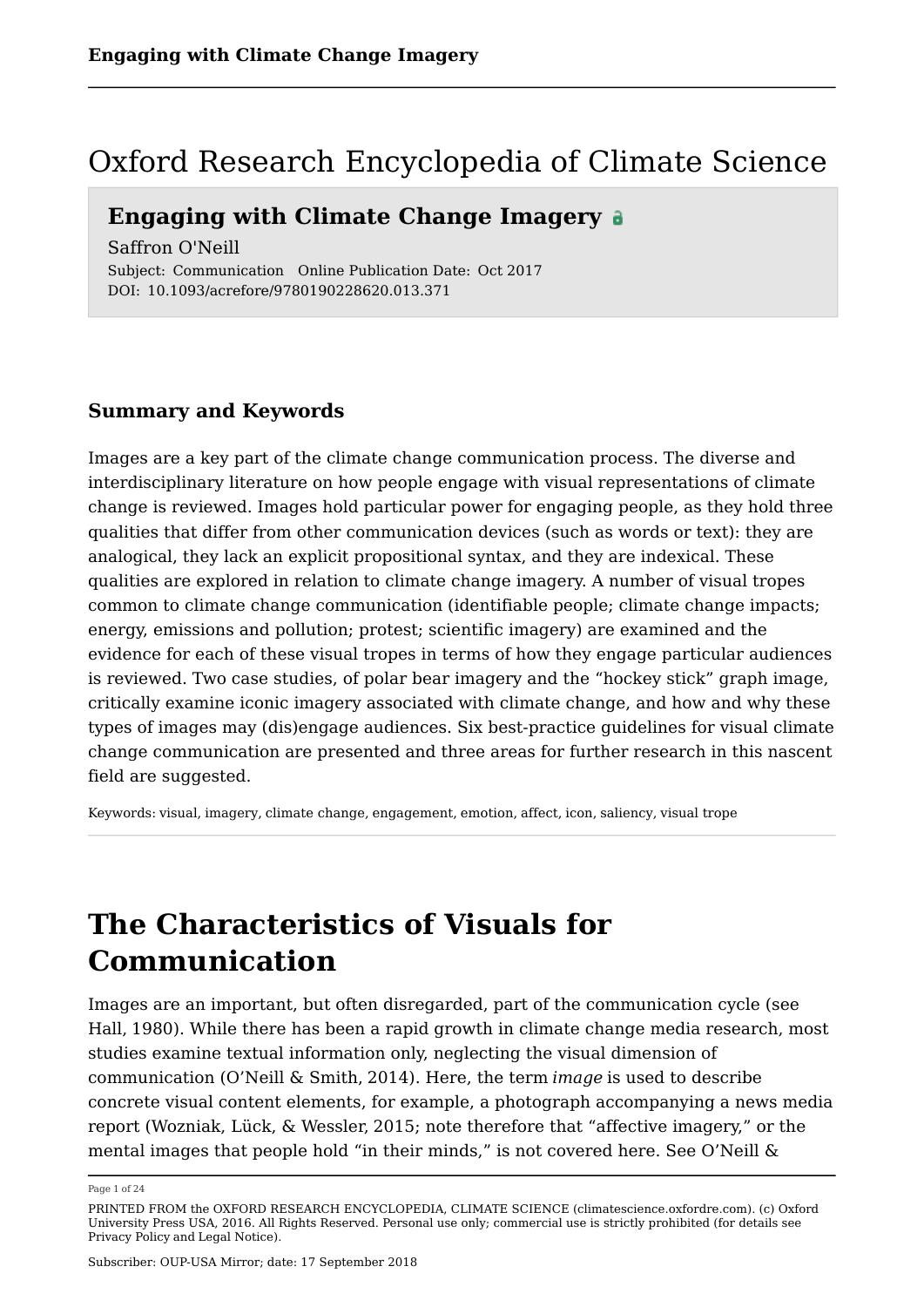Smith, 2014, and Leiserowitz, 2006, for a discussion of these types of images). Defined here then as concrete visual content, imagery may be used to illustrate words or sound (e.g., a photograph alongside a newsprint article), or as a stand-alone image (e.g., a tweeted infographic).

Images help draw audiences in through vivid and emotional connections (Joffe, 2008), and they can help individuals recall information (Graber, 1990). If audiences share cultural references allowing them to read the image similarly, images can also transcend linguistic barriers (Popp & Mendelson, 2010; Maess, 2017). This point is key, however—audiences need to share a common understanding or "reading" of the image in order to make sense of it similarly. Hall (1973) argued that images hold particular power and are an integral part of understanding the values, attitudes, beliefs, and practices that shape our understanding about how the world works. The power of images thus lies in the fact that imagery needs to be decoded by audiences ("read"), working as a rather different communicative device to text. The three communicative qualities of images are discussed (see also Messaris & Abraham, 2001).

First, images are analogical. This means that our understanding of what an image represents is based on our experience of "matching" it to what we know is similar. Words, however, rely on social convention. As O'Neill and Smith (2014) explain: the word for the "sun" has no resemblance to the item it represents (the star at the center of the solar system). To be able to understand the written or spoken word *sun* requires familiarity with the social conventions that comprise the English language. In contrast, understanding a picture of the sun requires either experiential knowledge of the sun, or exposure to and understanding of similar images.

Second, images lack an explicit propositional syntax. Here, unlike with text (where causality can be stated with precise syntactic devices), causality can only be implied, with loose and imprecise cues (Grabe & Bucy, 2009). Making those causal links relies on the reader making sense of implied meanings. In climate communication, this second quality can be illustrated thus (drawing on O'Neill & Smith, 2014): a text can easily represent a sequence of events such as "climate scientists predict more extreme hot weather." But to communicate this using only visuals requires a sequence of images (a climate scientist using a climate model, a graph showing increasing temperatures, an image of the shimmering hot sun) in order to imply the same causality. But, as the visual cues are loose and imprecise, the reader may interpret the images differently (perhaps, "scientists try to alter the sun's output").

Third, images are indexical. This means that images are often read as a direct representation of reality, rather than as an inevitable social construction of reality (Urry, 1992). The lack of indexicality can be particularly problematic for photographs or video images (i.e., "this photograph [or video] recorded directly what happened, so it must be true" rather than considering the ideology and narrative stance of the photographer or videographer, the camera angle and elements represented, what or who is missing in the images, and so on). Of course, readers can actively interpret and decode imagery

Page 2 of 24

PRINTED FROM the OXFORD RESEARCH ENCYCLOPEDIA, CLIMATE SCIENCE (climatescience.oxfordre.com). (c) Oxford University Press USA, 2016. All Rights Reserved. Personal use only; commercial use is strictly prohibited (for details see Privacy Policy and Legal Notice).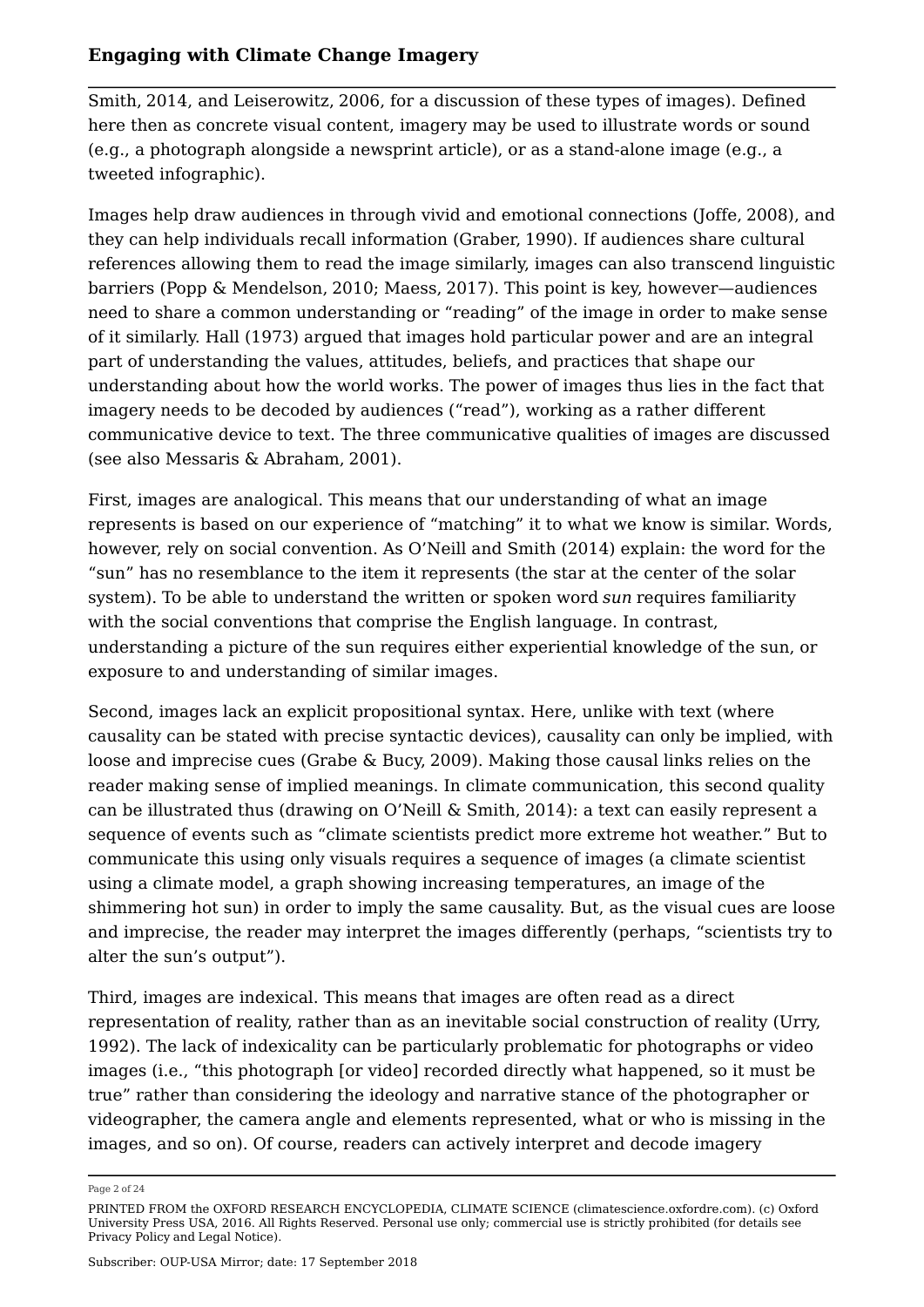critically, but it does appear that often audiences do undertake non-critical readings (see Philo, 2008). Indexicality continues to be an issue in climate change communication, as the response to a polar bear image alongside a letter to the journal *Science* (Box 1) demonstrates.

Recognizing these three qualities of imagery is important when it comes to considering how audiences engage with visual representations of climate change. It helps to explain how one image can divide audiences in terms of their readings of an image. Take the iconic 1972 Apollo 17 space photograph of the globe suspended in space, an image that still appears now in the climate change visual discourse (Rebich-Hespanha & Rice, 2016). A popular reading of this image is of the "whole earth" (Cosgrove, 1994). Here, viewers see the Apollo images through an environmental lens, where the fragility of life is represented through the marvel of a (relatively) tiny habitable planet in an otherwise lifeless cosmos. This leads to a narrative of humans' responsibility for environmental protection. In complete contrast, "one-world" readings view the image as representing secular mastery of the globe and the spread of a specific socioeconomic order across space (Cosgrove, 1994). This example demonstrates how even if meaning of a visual appears self-evident, this is simply because the visual is so widely distributed and understood within a culture that it is no longer recognized as being socially constructed (Hall, 1980). It is important to recognize that the use of images is inherently ideological (Hall, 1973), and that powerful interests can become naturalized if specific types of images continue to dominate over others (Hansen & Machin, 2008).

## **Engaging Audiences with Climate Imagery**

O'Neill and Smith (2014) critically reviewed the literature on visual climate communication at the three points in the communication cycle: the moment of production (the conditions and practices that lead to a form of visual appearance); the moment of the (visual) text (the particular construction and arrangement of the visual, itself the product of the practices and technologies employed); and the moment of consumption (readers drawing upon available cultural competencies to "make sense" of and realize into coherent meaning the visual image). This review leads on from O'Neill and Smith (2014) to examine in detail the moment of consumption—or, how audiences engage with climate change (see Methods for Assessing Visual Images and Depictions of Climate Change for a review of the moment of the visual text). Here, engagement is defined as an individual state of involvement in climate change at cognitive, affective and behavioral levels (Lorenzoni, Nicholson-Cole, & Whitmarsh, 2007).

Visual climate change communication is a relatively new research area, with geographers, sociologists, and media specialists all calling attention to the research gap that exists on the subject (Moser, 2010; Anderson, 2009; Hansen & Machin, 2008; Lester & Cottle, 2009). In particular, while research continues apace in the moment of the visual text, research examining how audiences engage with climate change imagery is still nascent. In particular, most work focuses on audiences within the United States, Western

Page 3 of 24

PRINTED FROM the OXFORD RESEARCH ENCYCLOPEDIA, CLIMATE SCIENCE (climatescience.oxfordre.com). (c) Oxford University Press USA, 2016. All Rights Reserved. Personal use only; commercial use is strictly prohibited (for details see Privacy Policy and Legal Notice).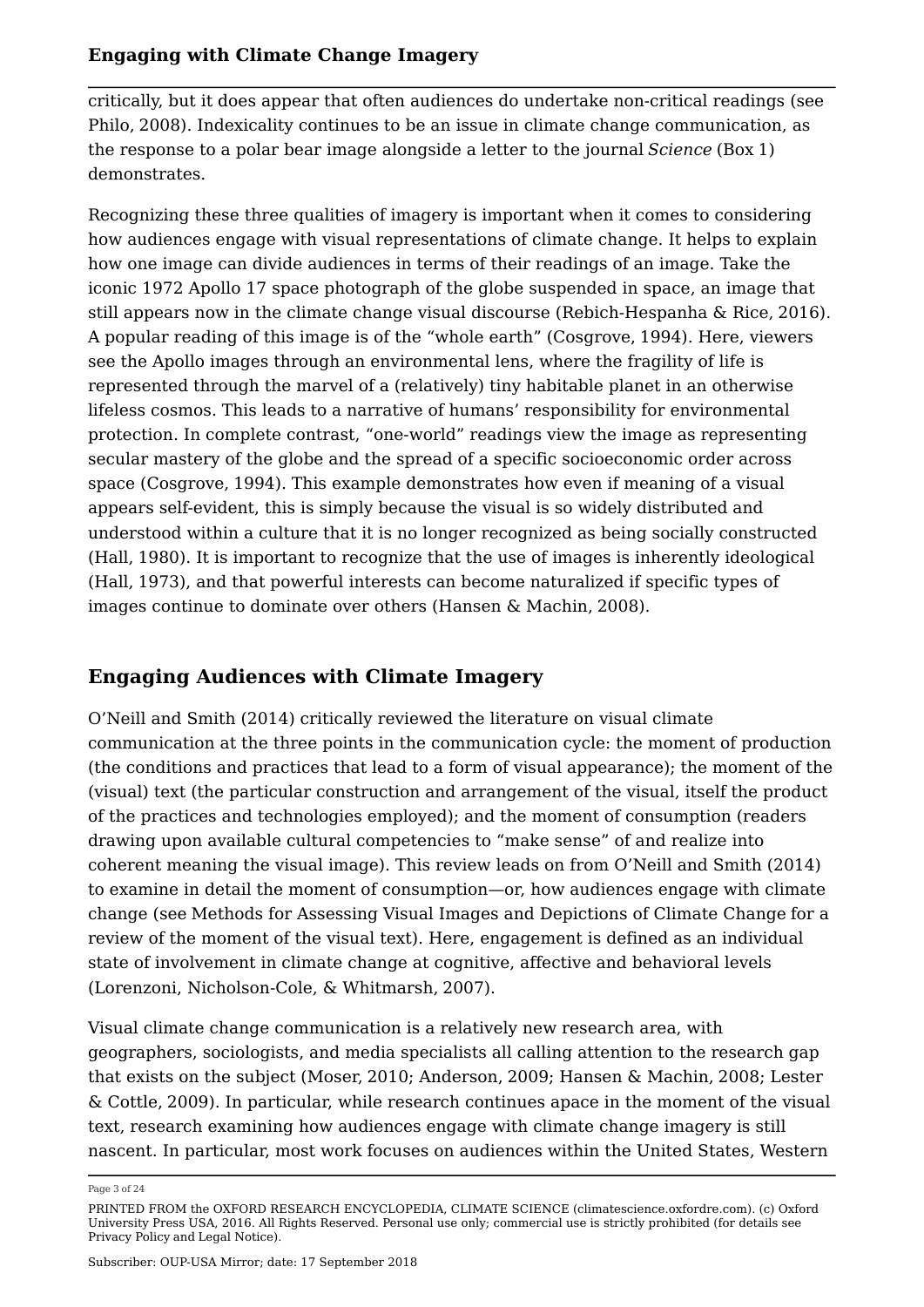Europe, Australia, and Canada, with little understanding of how audiences in other nations engage with climate imagery. This emerging literature, and work in allied fields, is examined to shed light on how and why audiences engage with climate change visual imagery.

# **Image Tropes and Public Engagement**

There appears to be a dominant visual concourse of image tropes associated with climate change, at least in Western nations examined to date (e.g., see O'Neill, 2013; León & Erviti, 2013; Rebich-Hespanha & Rice, 2016; and reviews in O'Neill & Smith, 2014 and Metag, Schäfer, Barsuhn, Füchslin, & Kleinen-von Königslöw, 2016). Prominent visual tropes are examined and reviewed in terms of the evidence for public engagement with these types of visuals.

## **Identifiable People**

This is the most dominant type of imagery. A 2011-based study of Australian, U.K. and U.S.-based print media found 48% of news articles about climate change were associated with an image of an identifiable person (O'Neill, 2013).

Images of **politicians and people involved in political processes** are particularly prominent. Rebich-Hespanha and Rice (2016) found that 34% of all images coded in their 30-year longitudinal study of U.S.-based print media fell into the category of "government, politics and negotiation." Similarly, the O'Neill (2013) study found high levels—28%—of images depicted an image of a politician. However, despite the widespread dominance of political figure imagery, such visuals seem to lack widespread audience appeal.

O'Neill, Boykoff, Day, and Niemeyer (2013) carried out a Q-method $^1$  study using visual cues to examine how U.S., U.K. and Australian participant cohorts engaged with climate imagery drawn from the print media. They found a dominant and mainstream discourse on climate imagery. Images of people—in particular images of leading politicians—made participants strongly feel that climate change was not important (low salience). These sorts of images also made the Australian participant cohort feel that they weren't able to do anything about the issue (low sense of self-efficacy). Metag et al. (2016) replicated the O'Neill et al. (2013) study in Germany, Switzerland, and Austria. They found largely consistent results, suggesting that the dominant visual discourse identified by the O'Neill et al. study was consistent cross-culturally (at least, in Western nations). For example, Metag et al. also found that imagery of people, including political leaders provoked strong feelings of low salience, and very low self-efficacy. However, this contrasts somewhat with a U.S.-based study by Rebich-Hespanha (2011). She found that positive emotions were associated with a photograph of international political leaders signing an

Page 4 of 24

PRINTED FROM the OXFORD RESEARCH ENCYCLOPEDIA, CLIMATE SCIENCE (climatescience.oxfordre.com). (c) Oxford University Press USA, 2016. All Rights Reserved. Personal use only; commercial use is strictly prohibited (for details see Privacy Policy and Legal Notice).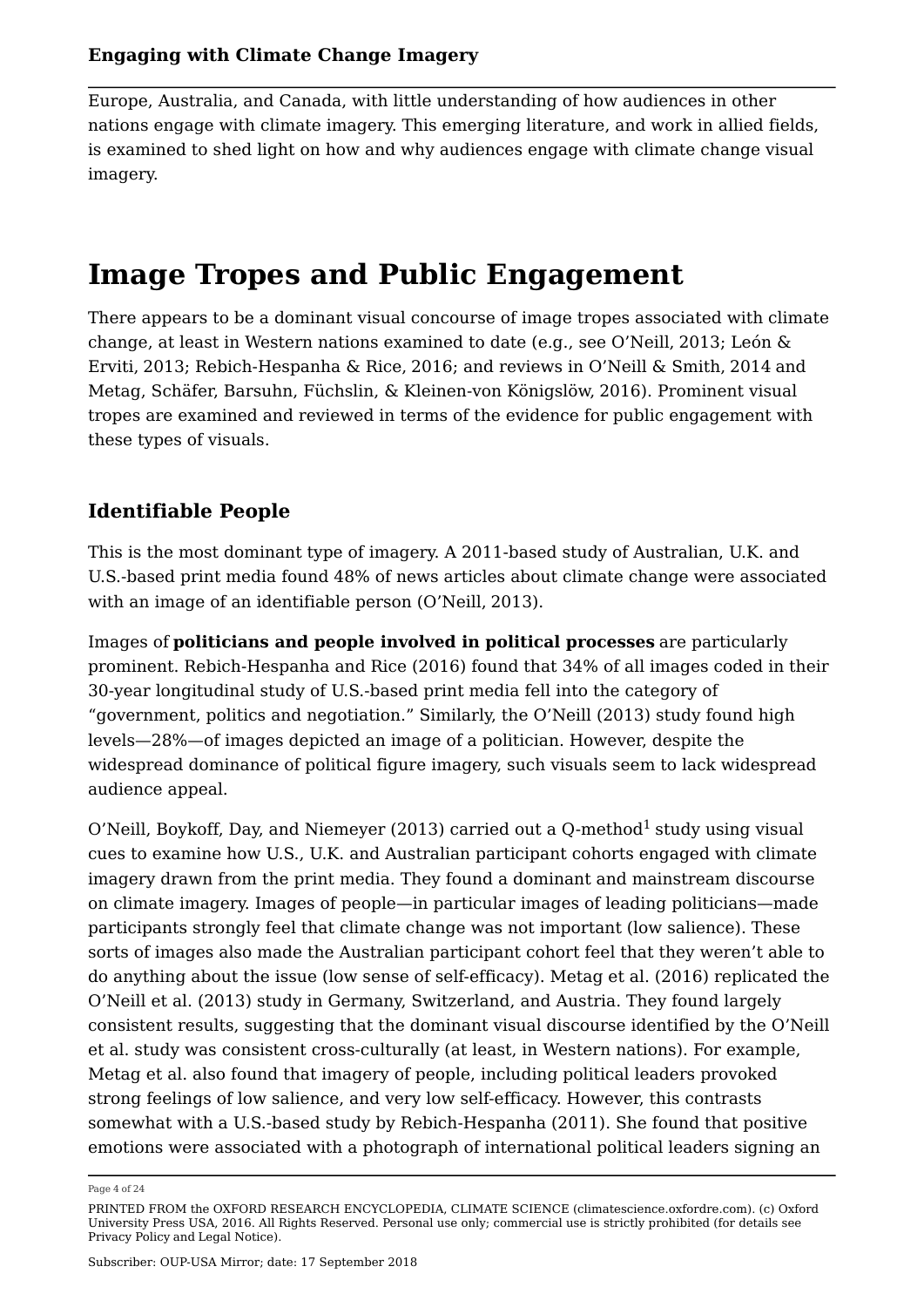agreement. Further work should examine different types of political imagery to test why this might be (for example, people may well engage with out-of-context headshots of political leaders differently, compared to political leaders actively working together on climate policy). O'Neill, Williams, Kurz, Wiersma, and Boykoff (2015) used a literature review, together with an analysis of media articles arising from the reporting of the IPCC (Intergovernmental Panel on Climate Change) Fifth Assessment Report, to assign particular visuals or visual tropes to particular climate change frames. They found that images of political figures were particularly associated with the "Political or Ideological Struggle" frame. They draw on the sociopolitical context of the frame to claim that this news framing can particularly act to polarize audiences with regard to climate change.

The O'Neill et al. (2013) and Metag et al. (2016) studies also found that images of other types of prominent and identifiable people, such as **celebrities and business leaders** provoked both a low sense of salience and of self-efficacy.

## **Climate Change Impacts**

Images of climate impacts are also relatively common in the mass media, with O'Neill (2013) finding that 23% of U.K. print media (7% Australia; 16% U.S.) pictured imagery of climate impacts. Ice imagery (e.g., glaciers, ice sheets) appears particularly prevalent on TV, accounting for the majority of shots on Spanish news bulletins about climate change (León & Erviti, 2013). In terms of engagement with these images, O'Neill et al. (2015) found that images of climate impacts were particularly associated with the "Disaster" news frame. This particular frame appeals to news values of dramatization and personalization, and has strong and readily available compelling imagery. However, they draw on the O'Neill et al. (2013) Q-method study, which found that pictures of impacts illustrated through **climate extremes** (such as the **flood aerial view**, **melting icesheet**, and **drought-cracked ground**) promoted feelings of salience about the issue but undermined feelings of self-efficacy, results also echoed in Metag et al. (2016) to warn that such a frame can lead to fear, denial, and apathy (see also O'Neill & Nicholson-Cole, 2009).

In contrast to these studies, Hart and Feldman (2016) found no evidence that exposure to climate impacts (an image of **large-scale flooding**) had any effect, either negatively influencing efficacy, or positively influencing perceived issue importance. Potentially, this is because of the difference in methodology: their study utilized a large experimental panel survey (rather than a rich and in-depth mixed quantitative-qualitative study) of U.S.-based participants, who were exposed to mocked-up news stories. Regardless, this difference is worthy of further investigation.

Nerlich and Jaspal (2014) used theory drawn from visual thematic analysis (rather than experimental studies) to examine the images of extreme weather that were used to illustrate news articles and blogs reporting on the draft of the Intergovernmental Panel on Climate Change Special Report on Extreme Weather Events (Field et al., 2012). They

Page 5 of 24

PRINTED FROM the OXFORD RESEARCH ENCYCLOPEDIA, CLIMATE SCIENCE (climatescience.oxfordre.com). (c) Oxford University Press USA, 2016. All Rights Reserved. Personal use only; commercial use is strictly prohibited (for details see Privacy Policy and Legal Notice).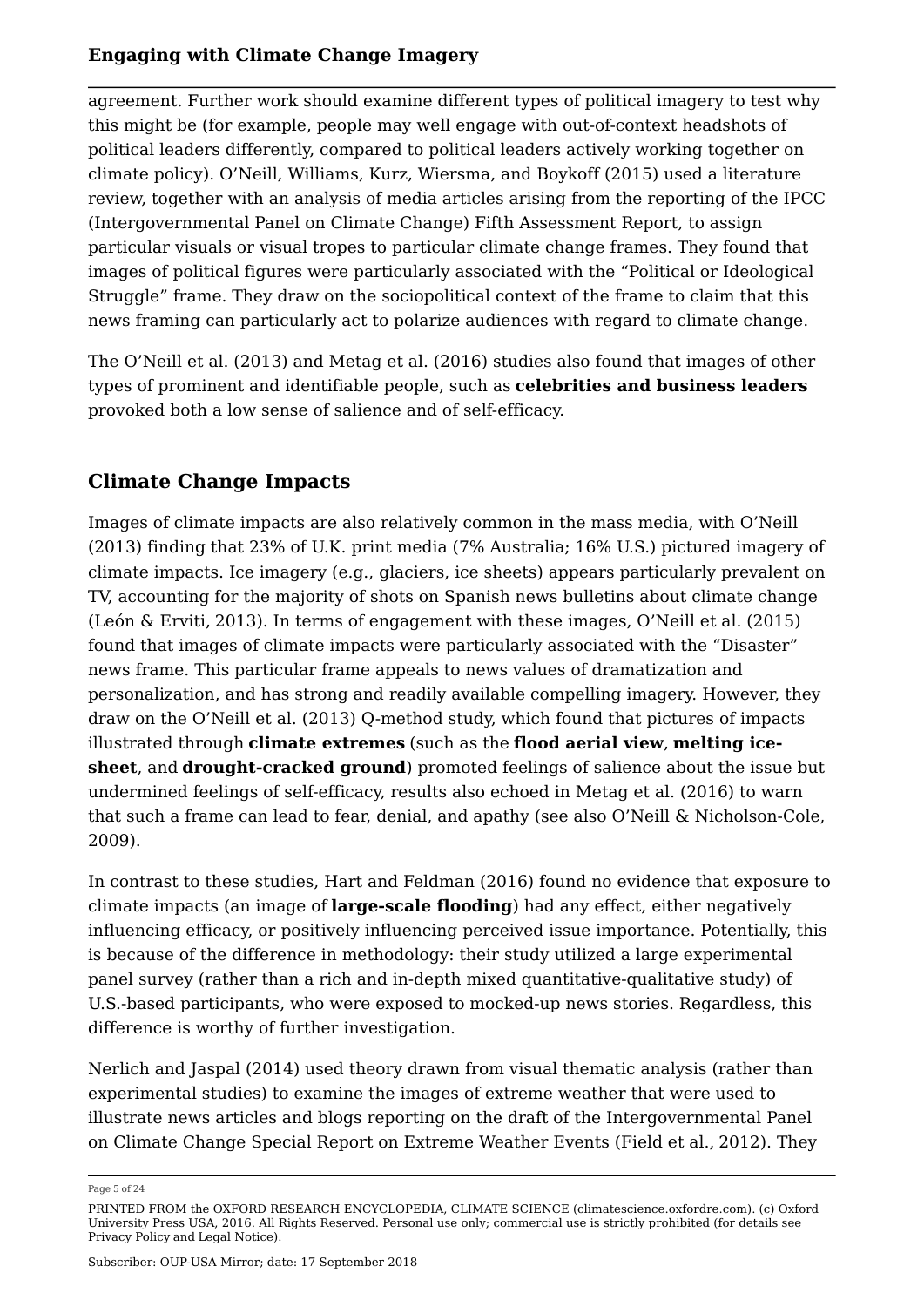found five main visual themes arose. The first and largest group of images, of **flooding**, was split into two distinct subgroups; the first subset is read as representing a lack of compassion to people "getting on with it," distancing viewers; while the second positions the people pictured as victims in need of assistance. The second visual theme was of **drought** images. Common to these images was a lack of people; and a solemn, gray, and gloomy aspect suggestive of an unnatural, premature aging of the earth. The authors read these images as constructing a sense of powerlessness, and of futility in attempting to safeguard life. The third visual type was images of **extreme heat**. People are missing entirely, and the orange-red tones and burning white sun construct a feeling of impending apocalypse. Accordingly, the images present a world as unbearable for humans, and inspire feelings of intense fear. The fourth visual trope of extreme weather was **hurricanes**. Rather than being images of people affected by extremes, these images used satellite imagery to construct a truly global picture of extreme weather on the planet. The blue-green shades and images of the earth may provoke aesthetic pleasure in the sublime and awe-inspiring, but the authors claim that the lack of human activity and portrayal of planetary scale provokes feelings of collective global helplessness and overwhelming fear. Last, were a set of images picturing **melting ice and rising sea-levels**. Common to these is an absence of human life, and the portrayal of the huge magnitude and imminence of this extreme weather type, which the authors suggest would provoke feelings of fear and helplessness.

Similarly, imagery of catastrophic climatic **tipping points**, such as the planet abruptly entering a new ice age, induce feelings of fear and helplessness. Lowe et al. (2006) examined audience perceptions of climate change after viewing *The Day after Tomorrow* (though they do not focus on the visuals specifically). They found the ice age narrative made participants significantly more concerned about climate change, but also made them feel that extreme events due to climate change would be less likely.

Corner, Webster, and Teriete (2015) used four focus groups, together with a nationallyrepresentative online panel survey in Germany, the UK and US, to test participant responses to several dozen images. They found that imagery of climate impacts is emotionally powerful, but that the tension between saliency and efficacy remains (O'Neill and Nicholson-Cole, 2009; O'Neill et al., 2013) clear. These sorts of imagery are clearly impactful and attention-grabbing but also invoked feelings of hopelessness, with the visual power of climate impacts potentially overwhelming for most viewers. Instead, Corner et al. (2015) recommend showing images of **local (but serious) climate impacts**, in a delicate balance of making the image relevant to the audience (localizing the impact is one key way to do this), but not trivializing the issue (i.e., by making links to the issue at large). Their study showed that images of local climate weather extreme impacts made people feel that climate change was more immediate and worrying—but there was a trade-off in that people felt like Western nations were more able to cope in the aftermath of impacts, and able to recover, unlike developing nations.

Page 6 of 24

PRINTED FROM the OXFORD RESEARCH ENCYCLOPEDIA, CLIMATE SCIENCE (climatescience.oxfordre.com). (c) Oxford University Press USA, 2016. All Rights Reserved. Personal use only; commercial use is strictly prohibited (for details see Privacy Policy and Legal Notice).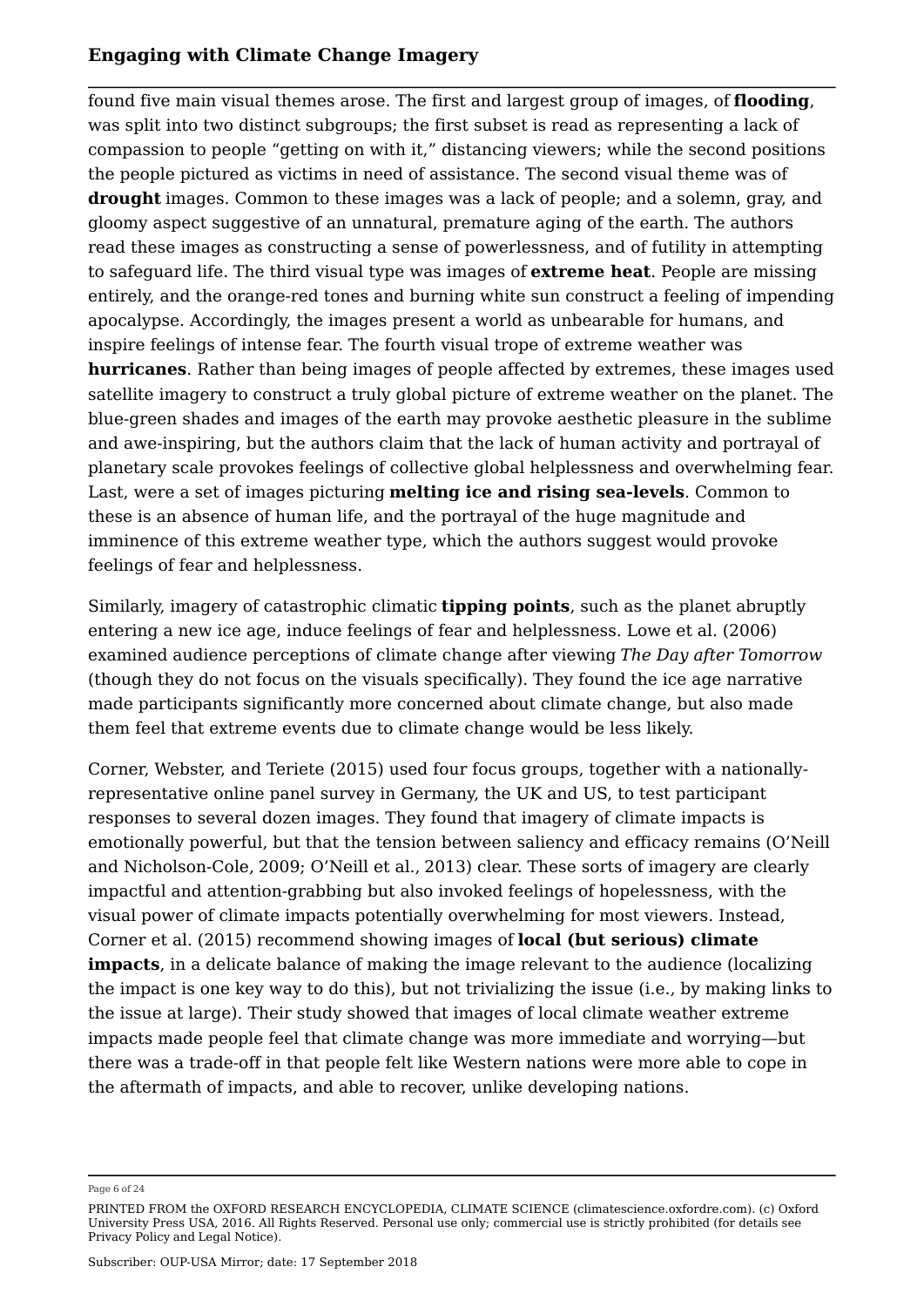Corner et al. (2015) also found that the presence of people is important in visually communicating climate change impacts, but that showing real people dealing with climate impacts, rather than staged photo-ops, was key. Images containing one or two people tended to elicit stronger reactions than images containing many people, as did stylistic-semiotic features of the image, such as the person pictured making direct eye contact with the camera. Stories featuring images connecting a personal story with largescale destruction (in one case, **a man showing how a flood engulfed his home**) were likely to resonate with viewers.

A further subset of climate impacts imagery is the portrayal of **pristine landscapes and iconic species**, to illustrate what may be lost with climate change. The O'Neill et al. (2013) study found that pictures of climate impacts on iconic landscapes (**deforestation**, **coral reef**) promoted feelings of salience about the issue but undermined feelings of selfefficacy (results also echoed in Metag et al., 2016). Imagery depicting impacts on **Polar Regions** is particularly iconic in the visual climate change discourse. Rebich-Hespanha and Rice (2016) found that 6% of all images coded fell into the category of "impact on polar animals and landscapes." **Polar bear** imagery has proved particularly divisive in terms of audience engagement with climate visuals (see Box 1 for further discussion).

Box 1. Iconic imagery: the polar bear

Page 7 of 24

PRINTED FROM the OXFORD RESEARCH ENCYCLOPEDIA, CLIMATE SCIENCE (climatescience.oxfordre.com). (c) Oxford University Press USA, 2016. All Rights Reserved. Personal use only; commercial use is strictly prohibited (for details see Privacy Policy and Legal Notice).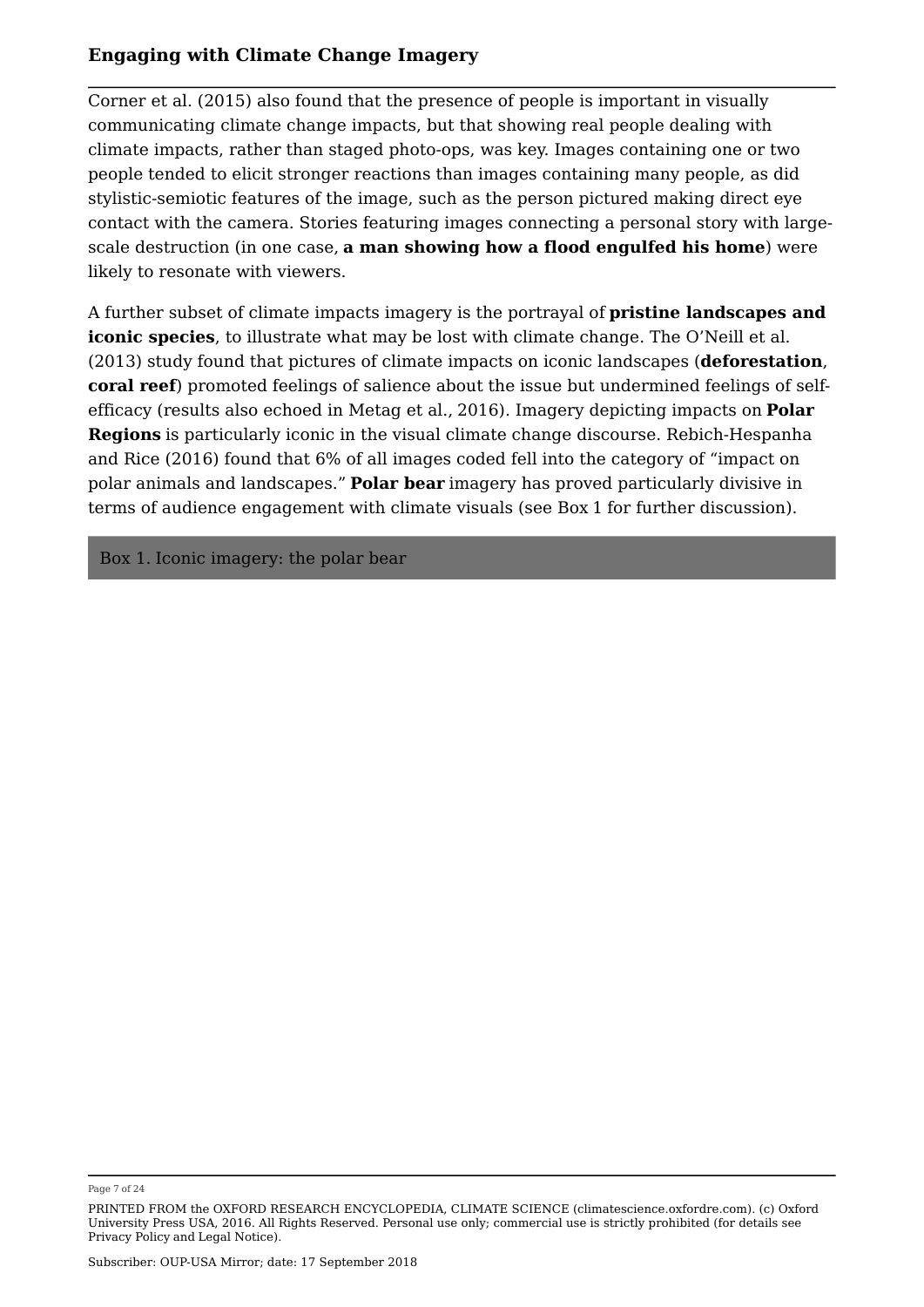The polar bear icon operates in a contested space. Ecologists brought the fate of polar bear populations under a changing climate to the fore in the early 1990s. As with all scientific endeavors, there is some contestation among experts about how polar bear populations will change under projected sea-ice decreases (O'Neill, Osborn, Hulme, Lorenzoni, & Watkinson, 2008). However, a review of the scientific evidence (Stirling & Derocher, 2012) states that, if sea-ice continues to decline as projected, polar bears will largely disappear from the southern portions of their range by mid-century, with the bears' long-term viability uncertain under this much reduced global population size and habitat range.

The use of polar bear imagery has become deeply political. Listing polar bears as "threatened" under the U.S. Endangered Species Act (ESA) drove calls for regulation of greenhouse gas emissions, prompting a statement from President Bush that the ESA was "never meant to regulate global climate change" (Bush, 2008). Advocacy groups continue to use polar bear iconography as a shorthand for demanding climate change action; polar bear imagery was very visible at the Copenhagen Conference of the Parties (COP15) through the Oxfam protesting bears and the Ice Bear Project, and it is a common site in climate protest marches (Figure 1).

In the media, polar bears have been called the "poster boys" of climate change, where "they pose unwittingly" (Garfield, 2007). Indeed, the polar bear image has become so clichéd in terms of climate change communication that an April Fool's Day article was published in a U.K. newspaper titled "Polar Bears Spotted in Scotland as Animals Flee Melting Arctic Ice Cap" (Piaf, 2017). Communicators disregard this at their peril. For example, a significant controversy ensued because of an editorial decision in the journal *Science* to display a (Photoshop altered) polar bear image alongside a letter from climate scientists (Gleick et al., 2010) asserting the integrity of climate science. The photo was subsequently changed by the editorial team.

Polar bear imagery has shifted semiotically (see also Tollmann, 2014), first as an early-warning symbol of impending climate change, to activist appropriation of the iconic polar bear, and now to a clichéd and stereotyped visual synecdoche—where the polar bear comes to stand in as "visual shorthand" to signify a particular set of ideas about climate change within a particular culture.

Empirical research has demonstrated diverse and divisive participant views on engagement with polar bear imagery. In a U.K.-based workshop setting testing engagement with six climate icons, O'Neill and Hulme (2009) found that although polar bears were considered the "least relevant" climate icon, a substantial number of participants had a strong affective connection to polar bear iconography. However, other participants found it highly clichéd, and completely disengaging. In their U.S., Australian and U.K.-based Q-method study, O'Neill et al. (2013) found polar bear imagery reasonably effective in terms of promoting feelings of issue salience (importance) across participant cohorts, but it did not promote feelings of selfefficacy. This finding appears consistent cross-culturally (at least, in the Western nations examined), as the same results regarding saliency and efficacy were found in the German, Austrian, and Swiss visual Q-method study of Metag et al. (2016). Finally,

Page 8 of 24

PRINTED FROM the OXFORD RESEARCH ENCYCLOPEDIA, CLIMATE SCIENCE (climatescience.oxfordre.com). (c) Oxford University Press USA, 2016. All Rights Reserved. Personal use only; commercial use is strictly prohibited (for details see Privacy Policy and Legal Notice).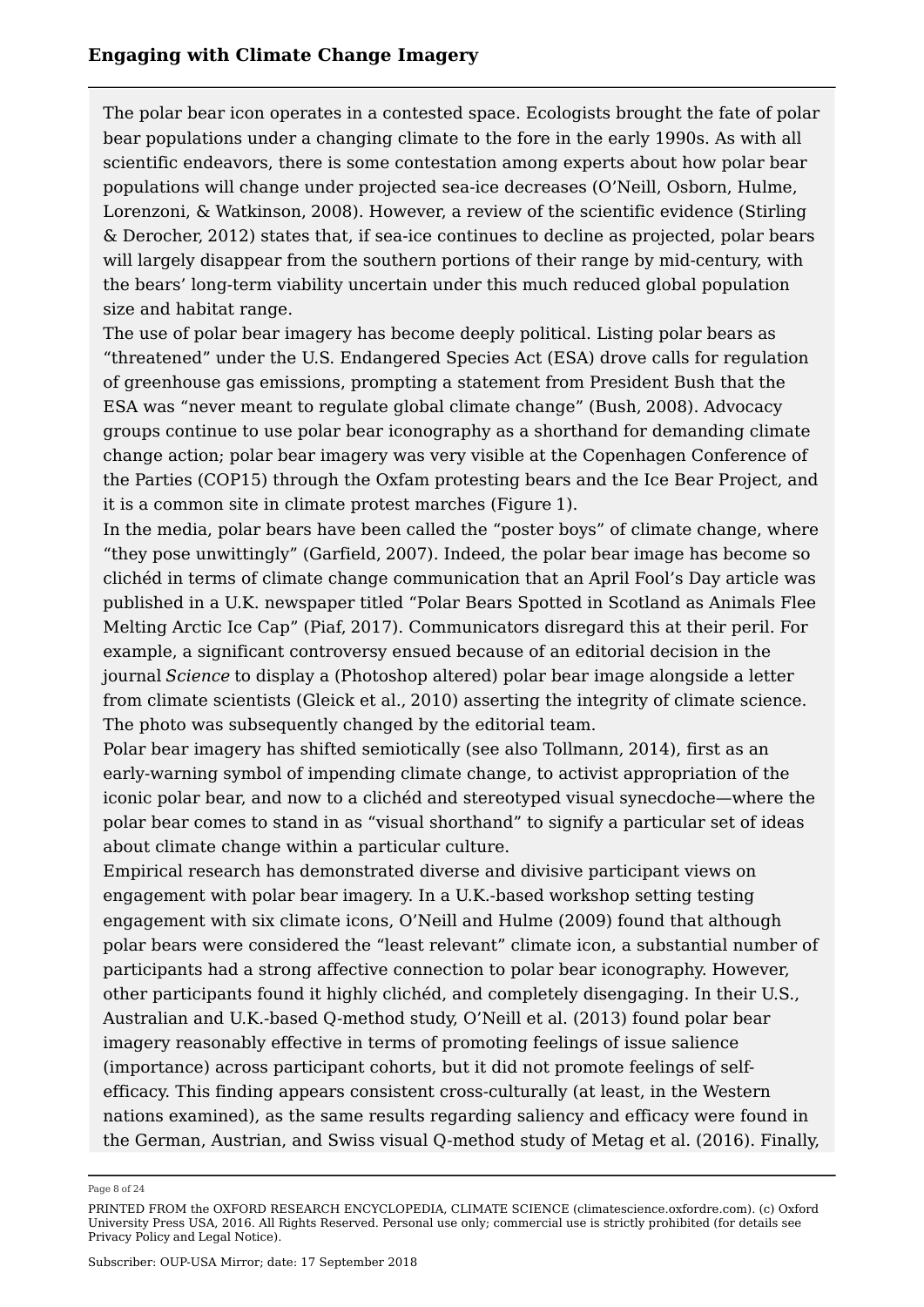reflecting these divided views, a polar bear image garnered positive responses from participants in a Corner et al. (2015) U.S., German, and U.K.-based nationally representative survey, but when tested further in an in-depth discussion group setting, polar bear imagery was discovered likely to prompt cynicism and issue fatigue.

Thus, polar bears are as much the subject of inverted semiotics and parody (Linder, 2006) as they are a climate icon for public engagement. Climate communication academics and practitioners have therefore called for efforts to move beyond polar bear imagery, and instead to visually represent climate change in more creative and meaningful ways (Slocum, 2004; Manzo, 2010; Corner et al., 2015).



*Click to view larger*

*Figure 1.* Polar bears as a climate icon during the "Walk against Warming" protest, Melbourne, Australia, 12 December 2009 (author's photograph).

Page 9 of 24

PRINTED FROM the OXFORD RESEARCH ENCYCLOPEDIA, CLIMATE SCIENCE (climatescience.oxfordre.com). (c) Oxford University Press USA, 2016. All Rights Reserved. Personal use only; commercial use is strictly prohibited (for details see Privacy Policy and Legal Notice).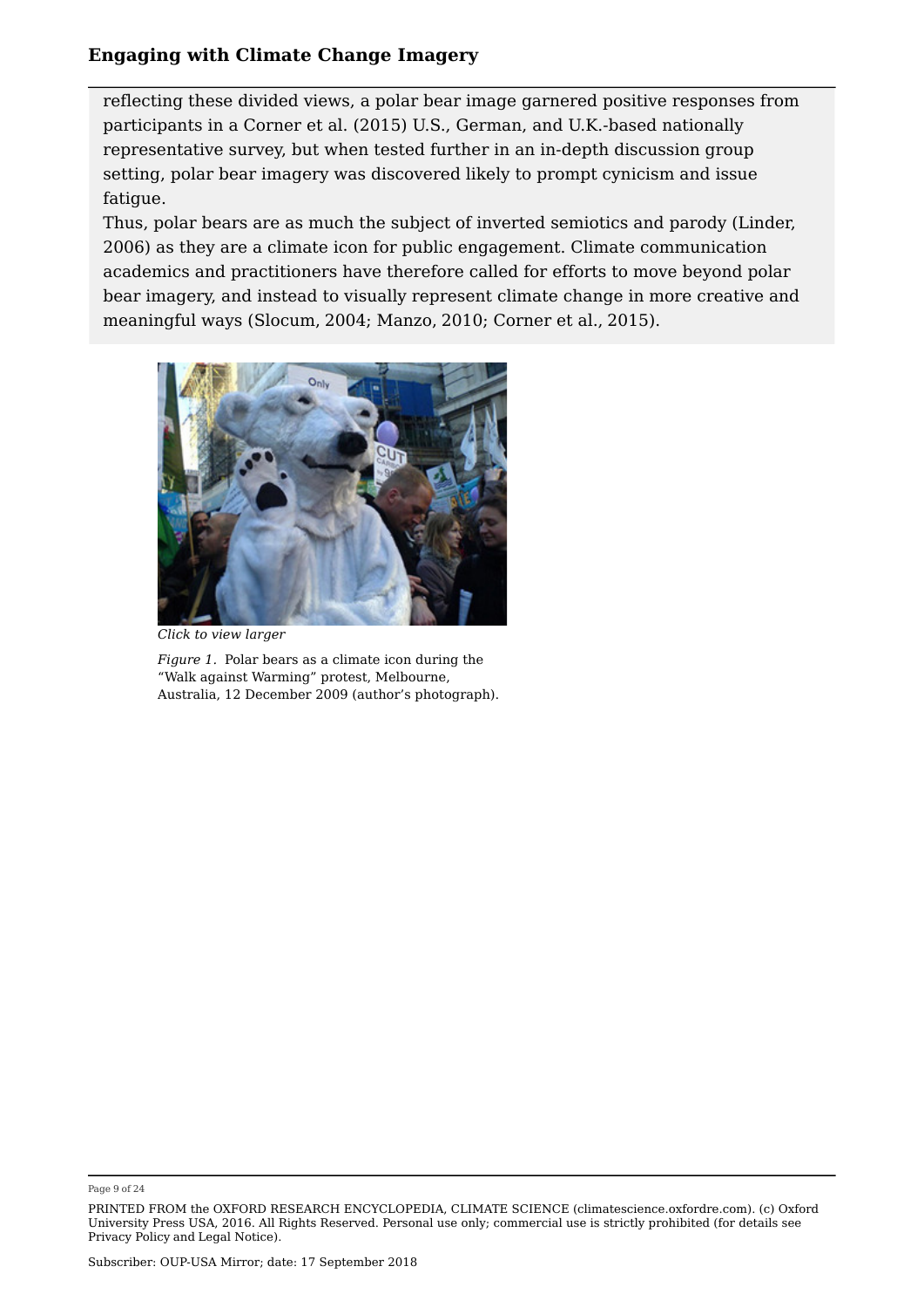## **Energy, Emissions, and Pollution**

Rebich-Hespanha and Rice (2016) found that 9% of all images coded fell into the category of "**industry impact on the environment**." Expanding on this theme, Remillard (2011) examined the *National Geographic* photo-essay on the Canadian oil sands. He draws on the theoretical perspective provided by visual studies. In doing so, he posits that these images function as a picture of environmental risk that is both removed from everyday life and existent on a grand scale. Because of this, they may invoke a sense of importance in audiences but are also unlikely to engender a sense of self-efficacy.

Images of **smokestacks** feature relatively infrequently on average, though some outlets refer frequently to this visual trope (average 4%; ranging in individual newspapers between 1 and 15% of coverage; O'Neill, 2013). Rebich-Hespanha et al. (2015) found the strongest negatively valenced reaction to climate images was found for a photograph of smokestacks. O'Neill and Nicholson-Cole (2009) and O'Neill et al. (2013) also find especially strong negative emotions attached to smokestacks imagery. These studies found that while dramatic and potentially fear-inducing images like smokestacks can successfully capture people's attention, they can also act to distance viewers, leaving them feeling overwhelmed or helpless. In contrast to these studies, Hart and Feldman (2016) found no evidence that exposure to a smokestacks image negatively influenced efficacy, or positively influenced perceived issue importance.

Images of **energy futures** feature fairly rarely (<7% in O'Neill, 2013; 9% in the category of "alternative energy and energy prices," Rebich-Hespanha & Rice, 2016). However, there seems fairly universal levels of positive engagement with these types of image. For example, O'Neill et al.'s (2013) Q-method study found that images of energy futures (**solar panels, an electric car, traffic jam, wind farm**) promoted feelings of selfefficacy (although they had little effect on feelings of issue saliency). The Metag et al. (2016) study found largely similar results in terms of energy futures imagery (including imagery of **solar panels, wind farm, electric car, traffic jam, fuel pump**) strongly evoking feelings of self-efficacy. The U.S.-based study of Rebich-Hespanha (2011) found that an image of renewable energy (people installing **solar panels**) was the one that garnered the most consistent and intensely invoking positively valenced emotions. And in their large U.S.-based panel survey, Hart and Feldman (2016) found that an image of **solar panels**, alongside text that discussed actions to address climate change, did increase individuals' perceptions of self-efficacy.

Imagery associated with **agriculture and food emissions** was rarely found in the 2011 Australian, U.S., and U.K. print media (O'Neill, 2013), though Rebich-Hespanha and Rice (2016) found that 10% of images coded under "food and agriculture." This perhaps partly accounts for the low levels of engagement (and, indeed, confusion) between this sort of imagery and the climate change issue (see also Wellesley, Happer, & Froggatt, 2015). For example, Corner et al. (2015) found that a photo of a man in front of a plateful of (albeit, raw) **red meat** provoked confused reactions. People weren't making, or couldn't make,

Page 10 of 24

PRINTED FROM the OXFORD RESEARCH ENCYCLOPEDIA, CLIMATE SCIENCE (climatescience.oxfordre.com). (c) Oxford University Press USA, 2016. All Rights Reserved. Personal use only; commercial use is strictly prohibited (for details see Privacy Policy and Legal Notice).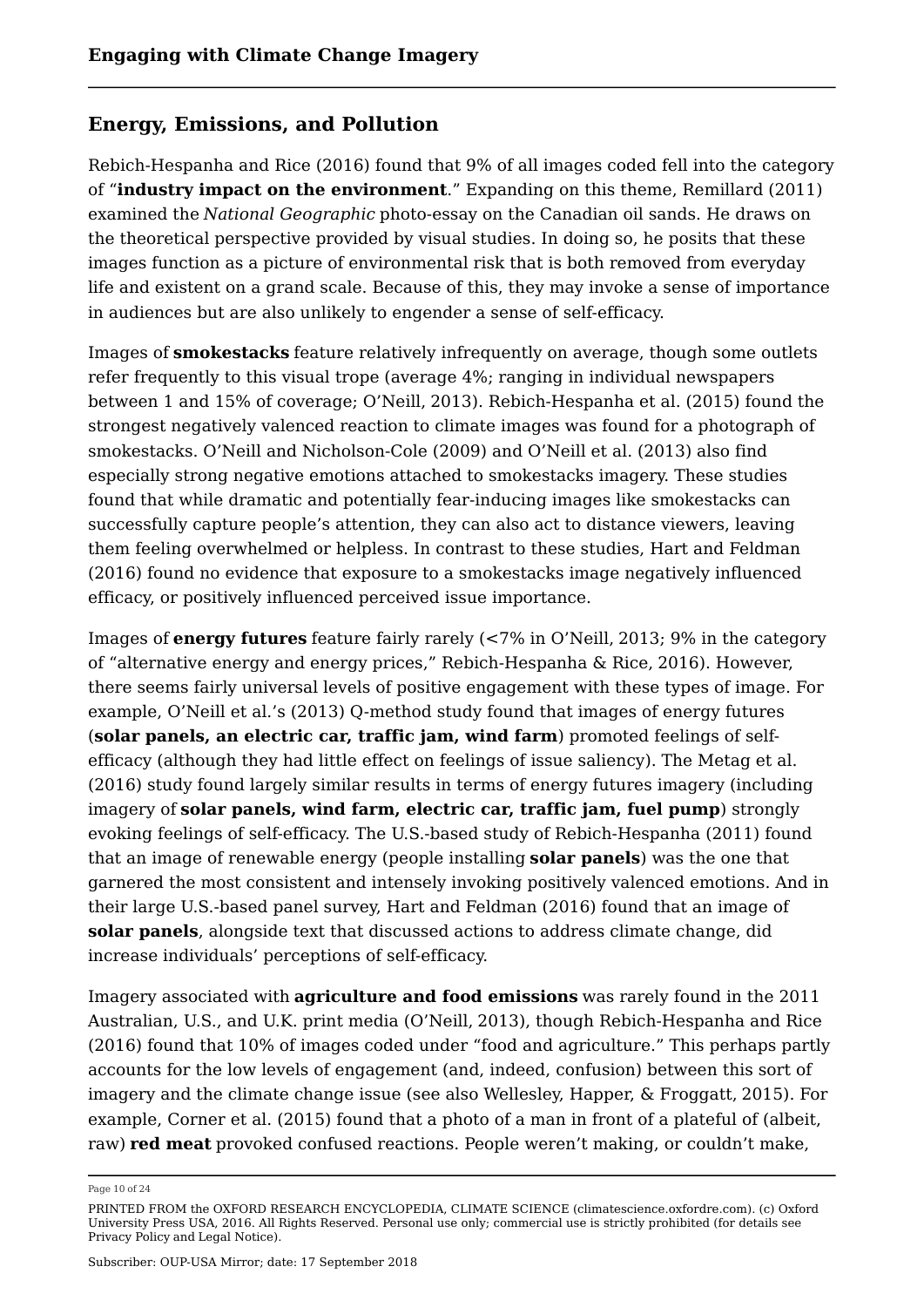the connection to climate change. O'Neill et al. (2013) found an image of red meat invoked some (though not particularly strong) feelings of self-efficacy across the U.S., U.K., and Australian participants. In contrast, Metag et al. (2016) found a slightly stronger association between self-efficacy and an image of meat for sale.

Rebich-Hespanha and Rice (2016) found that 6% of all images coded fell into the category of "**energy efficiency**." O'Neill (2013) comments on the rarity of any sort of **homebased adaptation or mitigation** imagery. However, despite its obscurity in the mass media, O'Neill et al. (2013) found that a particular image of energy futures, the **home insulation** image, was particularly effective in motivating feelings of self-efficacy, especially in the U.S. participant cohort. However, Corner et al. (2015) cautions that these sorts of individual-person action-based visuals need to be used with care, to avoid becoming clichéd. Their focus group study found that a photo of a whole family seemingly enjoying family seemingly enjoying installing insulation in their home was derided for its unrealistic portrayal of a mundane activity.

In contrast, images of **congestion and traffic** appear easily connected to the climate issue. O'Neill et al. (2013) found that an image of a traffic jam strongly promoted feelings of self-efficacy, particularly in the U.K. and Australian cohorts, although these images had much less impact on peoples' feelings of issue salience. Corner et al. (2015) found that these sorts of images had to be shown at scale, in part to avoid demonizing certain types of "normal" behavior (and hence isolating audiences). Thus, Corner et al. found that images of traffic congestion were readily connected to climate change, but an individual family in a car was not.

## **Protest Imagery**

Protest imagery is relatively common (12% of coverage on average across U.S., U.K., and Australian newspapers, but as high as 26% of all coverage in *The Guardian*; O'Neill, 2013; note that Rebisch-Hespanha & Rice, 2016 did not use "protest" as a coding category). Protest imagery also appears to be fairly common on TV, appearing relatively frequently in visual shots on Spanish news about climate change (León & Erviti, 2013). Protest imagery garners mixed responses (O'Neill et al., 2013). In the United Kingdom, a **climate protest** image was reasonably effective in promoting feelings of issue salience (importance), but the effect appeared less marked in the U.S. and Australian participant cohorts. However, Rebich-Hespanha et al. (2015) did find that positively valenced emotions were associated with a photograph of a climate protest. In contrast, Hart and Feldman (2016) found no evidence that exposure to an image of climate protest (a march calling for climate action) influenced either saliency or efficacy. Corner et al. (2015) found reasons to be cautious in using protest imagery. In their four German and U.K.-based discussion groups, they found many participants viewed protest images as greenwash and had tired of the generic climate change protest visual trope. Yet, participants did not engage with, or understand, newer and more specific climate campaign jargon such as

Page 11 of 24

PRINTED FROM the OXFORD RESEARCH ENCYCLOPEDIA, CLIMATE SCIENCE (climatescience.oxfordre.com). (c) Oxford University Press USA, 2016. All Rights Reserved. Personal use only; commercial use is strictly prohibited (for details see Privacy Policy and Legal Notice).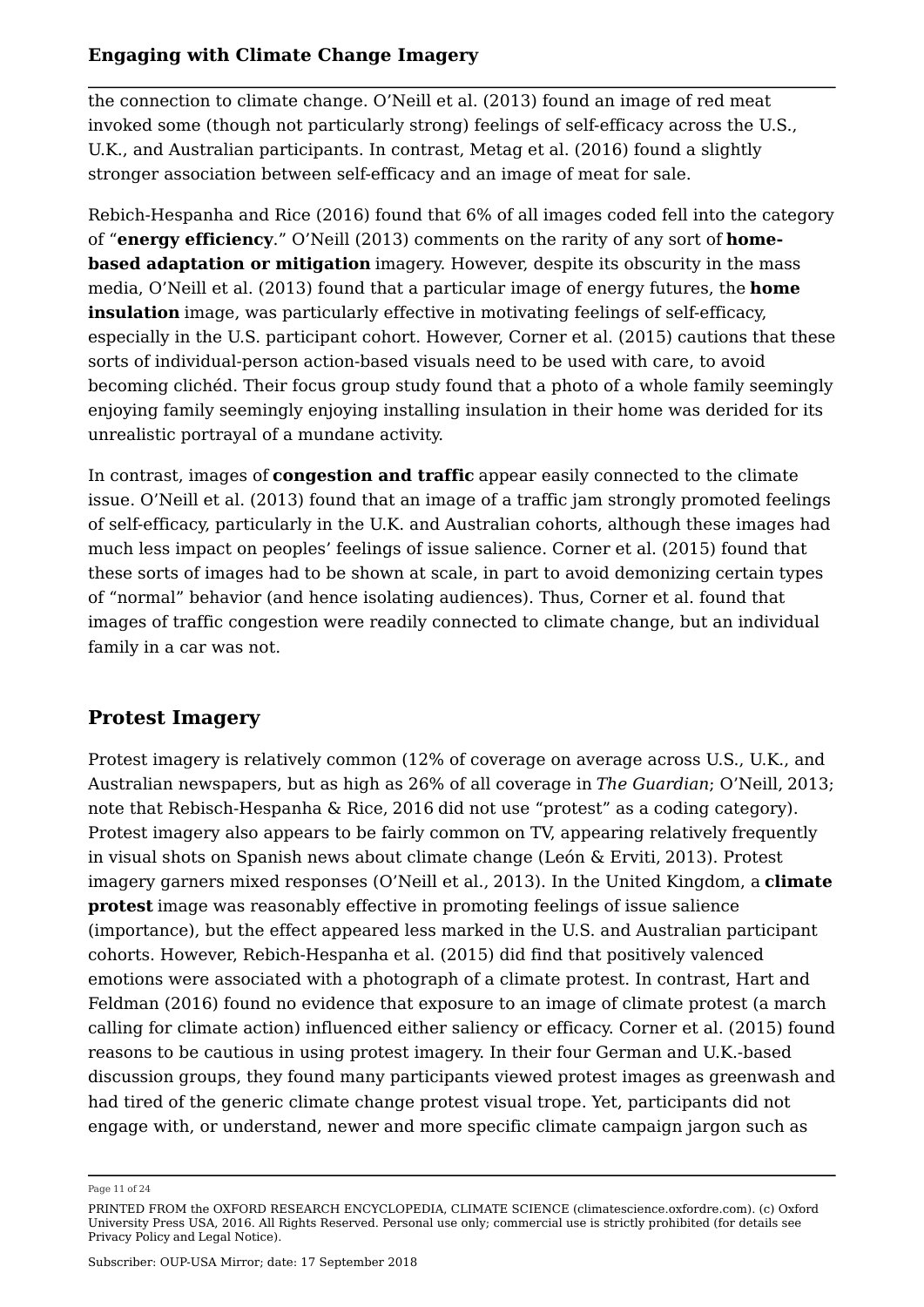"divestment." These feelings were consistent across the political spectrum, that is, a politically diverse participant sample disliked protest imagery, not just those who were more ideologically right-leaning, or those who were more skeptical about climate change.

## **Scientific Images**

Scientific and technical images accounted for just 6%, on average, of all U.S., U.K., and Australian print media climate change visuals (O'Neill, 2013); although as much as 21% of the broader "climate science, research, and scientists" frame, and a further 21% in the (again, broader) frame of "monitoring and quantifying" in Rebich-Hespanha and Rice (2016) U.S. print media study. Scientific images implicitly become political images (Schneider, 2012) as they develop a life "beyond the lab," not least by their reflexivity through the act of showing possible future worlds, making particular types of future more or less likely. O'Neill et al. (2015) found that scientific graphs and figures were particularly associated with the "Settled Science" climate news issue frame. This frame puts the emphasis on the science of climate change, and the considerable evidence of the need for action. It is a generic news frame that exists for other socio-technical issues. Its use by political figures can draw attention to the underlying science, and away from addressing political realities. Also, increasing attention to the science of climate change may or may not lead to an increase in knowledge—and certainly is unlikely to lead smoothly to a change in attitudes or behavior (Whitmarsh, O'Neill, & Lorenzoni, 2011).



*Click to view larger*

*Figure 2.* The "hockey stick" figure, as originally published in the IPCC Summary for Policymakers (2001, p. 3, Figure 1B) under the headline caption "Variations of the Earth's surface temperature for the past 1,000 years."

#### Box 2. Iconic imagery: the "hockey stick" graph

An iconic visual in the scientific imagery visual trope is the temperature graph, most notably, the "hockey stick" graph, a figure of reconstructed Northern Hemisphere

Page 12 of 24

PRINTED FROM the OXFORD RESEARCH ENCYCLOPEDIA, CLIMATE SCIENCE (climatescience.oxfordre.com). (c) Oxford University Press USA, 2016. All Rights Reserved. Personal use only; commercial use is strictly prohibited (for details see Privacy Policy and Legal Notice).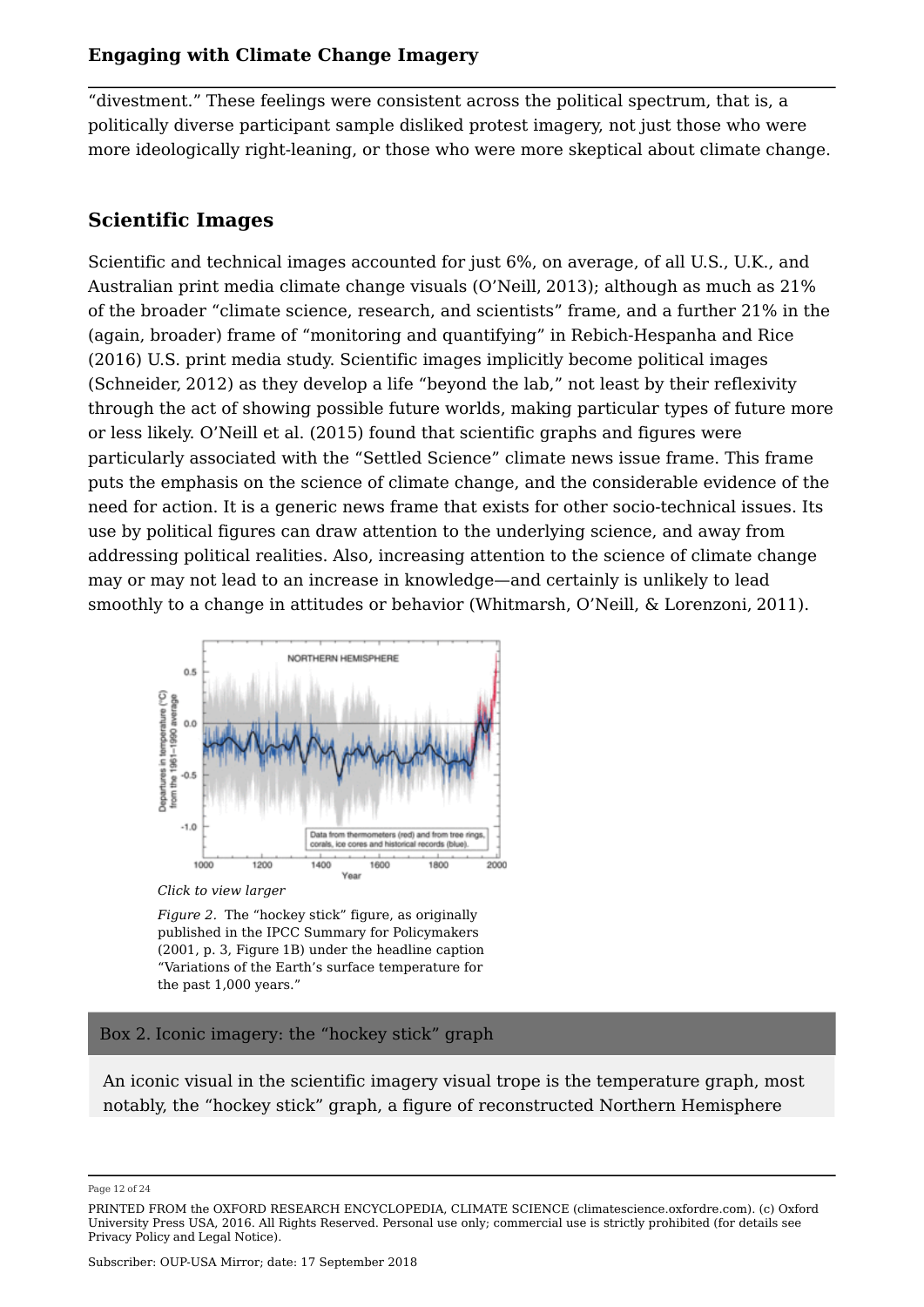temperature over the past millennium (Figure 2). Rebich-Hespanha and Rice (2016) found 15% of U.S. print media images coded into a frame of the "temperature record" (though note not all of these are solely composed of scientific/graphical images).

The "hockey stick" figure was originally based on the work of Mann, Bradley, and Hughes (1998), but came to prominence when it featured in the IPCC's Third Assessment Report concluding overview section, known as the Summary for Policymakers (IPCC, 2001). The notoriety of the image increased after the 2009 hacking and release of emails from the Climatic Research Unit (CRU) email server (or, "Climategate"), timed to coincide with the 2009 Copenhagen Conference of the Parties (COP15). These emails showed Mann and other IPCC lead authors discussing how to present tree-ring data that did not fit neatly in with other data contained in the figure. The debate about this image has led directly to two books: climate science critic Andrew Montford's *The Hockey Stick Illusion* (2010) and climate scientist Michael Mann's "*The Hockey Stick and the Climate Wars: Dispatches from the Front Lines*" (2012).

This visual has become notorious because it has disrupted the commonly held view that the graph simply illustrated how the climate was changing over time, rather than being critically read as a socially constructed and complex visual device comprising multiple strands of scientific enquiry (Walsh, 2014). As Hulme (2012) states, in a review of Mann's book, the controversy around the image stems from peoples' different worldviews, beliefs, ideologies, and values about responding to the issue of climate change, which is not something that will be altered or reconciled by climate science and its graphical representation.

In terms of empirical research testing such images with audiences, a temperature graph similar to the IPCC hockey stick figure was found to have some consistent effect in promoting feelings of issue salience (importance) across U.S., U.K., and Australian participant cohorts, but it did not affects feelings of self-efficacy (O'Neill et al., 2013).

Rebich-Hespanha et al. (2015) tested other scientific images including a **map of receding Arctic sea-ice**, and a scientific **diagram of the greenhouse effect**. They found that both images provoked consistent and strong negatively valenced emotions in the U.S. participants surveyed.

There is a wider literature on public engagement with scientific images, including how experts and non-experts engage with **general climate science visuals**. Much of this work draws on established cognate fields, such as health communication, and provides useful general guidelines rather than empirically tested visuals with specific audiences. For example, Maess (2017) considers that there is a need to improve awareness and understanding of basic climate change knowledge in the world's large populations with little to no literacy. Although he recognizes that "visual codes must be learnt" and that the health literature can help to identify what works, there is an overly simple assumption of scientific knowledge into attitudinal or behavioral change here (as unlike with health

Page 13 of 24

PRINTED FROM the OXFORD RESEARCH ENCYCLOPEDIA, CLIMATE SCIENCE (climatescience.oxfordre.com). (c) Oxford University Press USA, 2016. All Rights Reserved. Personal use only; commercial use is strictly prohibited (for details see Privacy Policy and Legal Notice).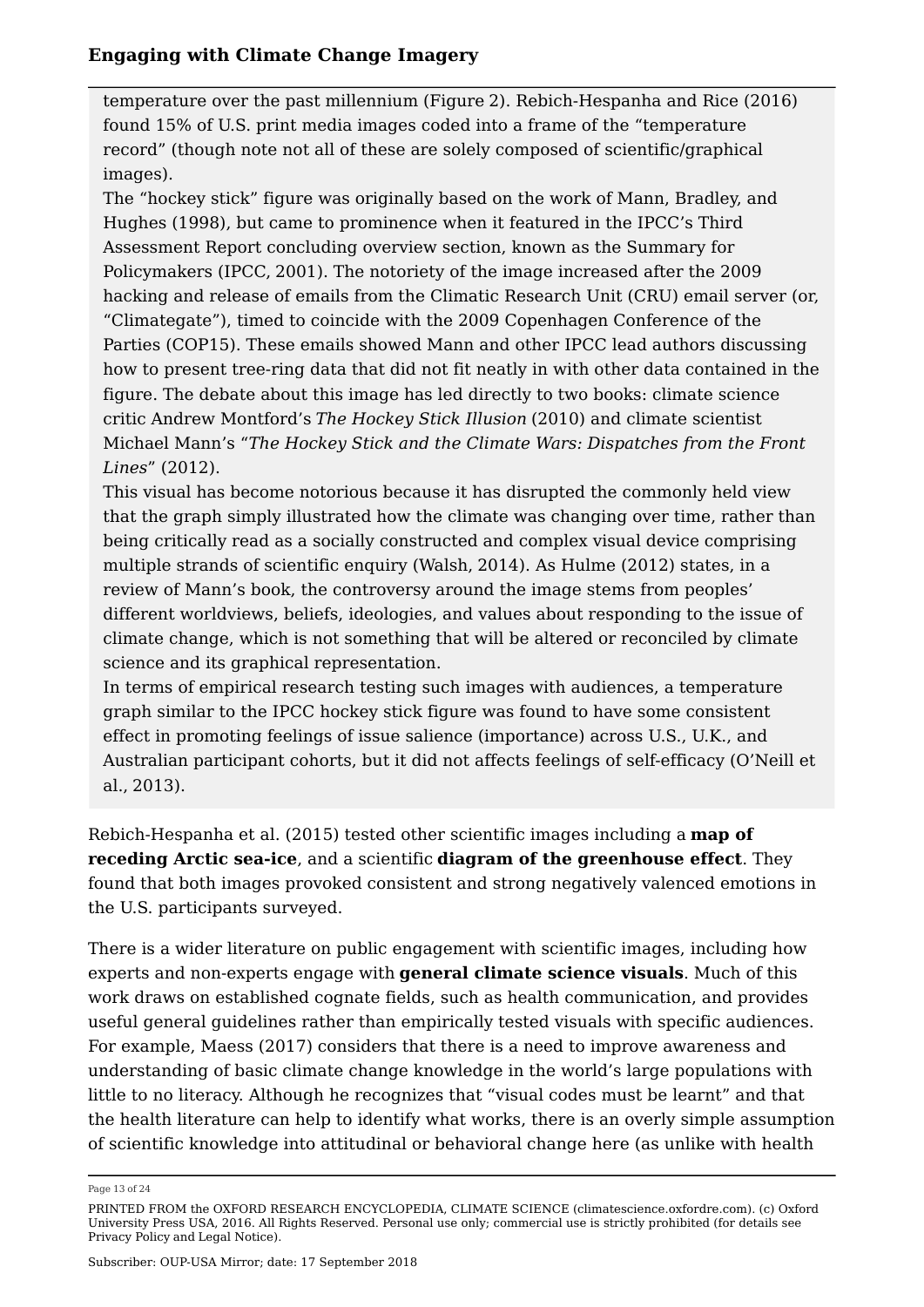communication, there is often no direct link between climate change information acquisition and direct personal benefit to acting on climate change; e.g., see Whitmarsh et al., 2011).

A number of pitfalls for using scientific imagery in climate communication, drawing on theory from the cognitive and psychological sciences, is described by Harold, Lorenzoni, Shipley, and Coventry (2016). Key findings include the importance of tailoring graphics to particular cultural audiences, for example, in terms of assumptions about the direction in which scientific visuals will be read (from left to right in English-speaking cultures, but from right to left in Arabic cultures). Another important consideration is the color scale of scientific figures. For example, Harold et al. (2016) cautions against assuming that the red-blue color scale intuitively indicates a hot-cold scale for all audiences. Indeed, color scales are an important decision for scientific figure creators and users. Hawkins, McNeall, Stephenson, Williams, and Carlson (2014) call for an end to the "rainbow" color scale in climate science, as it can distort, mislead, and confuse viewers, as well as appearing illegible to those who are color blind (see also Light & Bartlein, 2004; Stauffer, Mayr, Dabernig, & Zeileis, 2015).

There is also a growing literature examining the **modes and types of scientific device** most likely to meaningfully engage audiences. For example, van der Linden, Leiserowitz, Feinberg, and Maibach (2014) undertook an online survey using a nationally representative U.S.-based participant sample to test how to communicate the scientific consensus on climate change. They compared understanding of this information via pie charts, compared to factual statements, and to metaphors. Visual representation through pie charts appeared to be a particularly effective communication device. Similarly, Libarkin, Thomas, and Ruetenik (2017) undertook an experimental eye-tracking study, to examine how expert and non-expert audiences engaged with climate science imagery. They found that while expert scientists generally understood where to look in images, non-experts tended to ignore the figure's legend and scale, and focus instead on the artistic yet unimportant elements of the image in random order. The authors demonstrate that carefully redesigning of scientific images can help non-experts to engage with scientific visuals more effectively.

Finally, the importance of empirically **testing scientific visuals with user communities** is shown by Lorenz, Dessai, Forster, and Paavola (2015). They used an online survey to examine how user communities of adaptation practitioners in the United Kingdom and Germany engaged with graphical visual representations of climate projections. This was a fairly homogeneous group (by expertise), and yet even within this, significant differences and preferences for scientific visual communication were found. They did not find a consistent association between assessed comprehension of the scientific images and participants' self-perception of their comprehension of the images. This suggests that participants use the scientific imagery that they think they understand the best, rather than the imagery that they actually understand the best. This shows how

Page 14 of 24

PRINTED FROM the OXFORD RESEARCH ENCYCLOPEDIA, CLIMATE SCIENCE (climatescience.oxfordre.com). (c) Oxford University Press USA, 2016. All Rights Reserved. Personal use only; commercial use is strictly prohibited (for details see Privacy Policy and Legal Notice).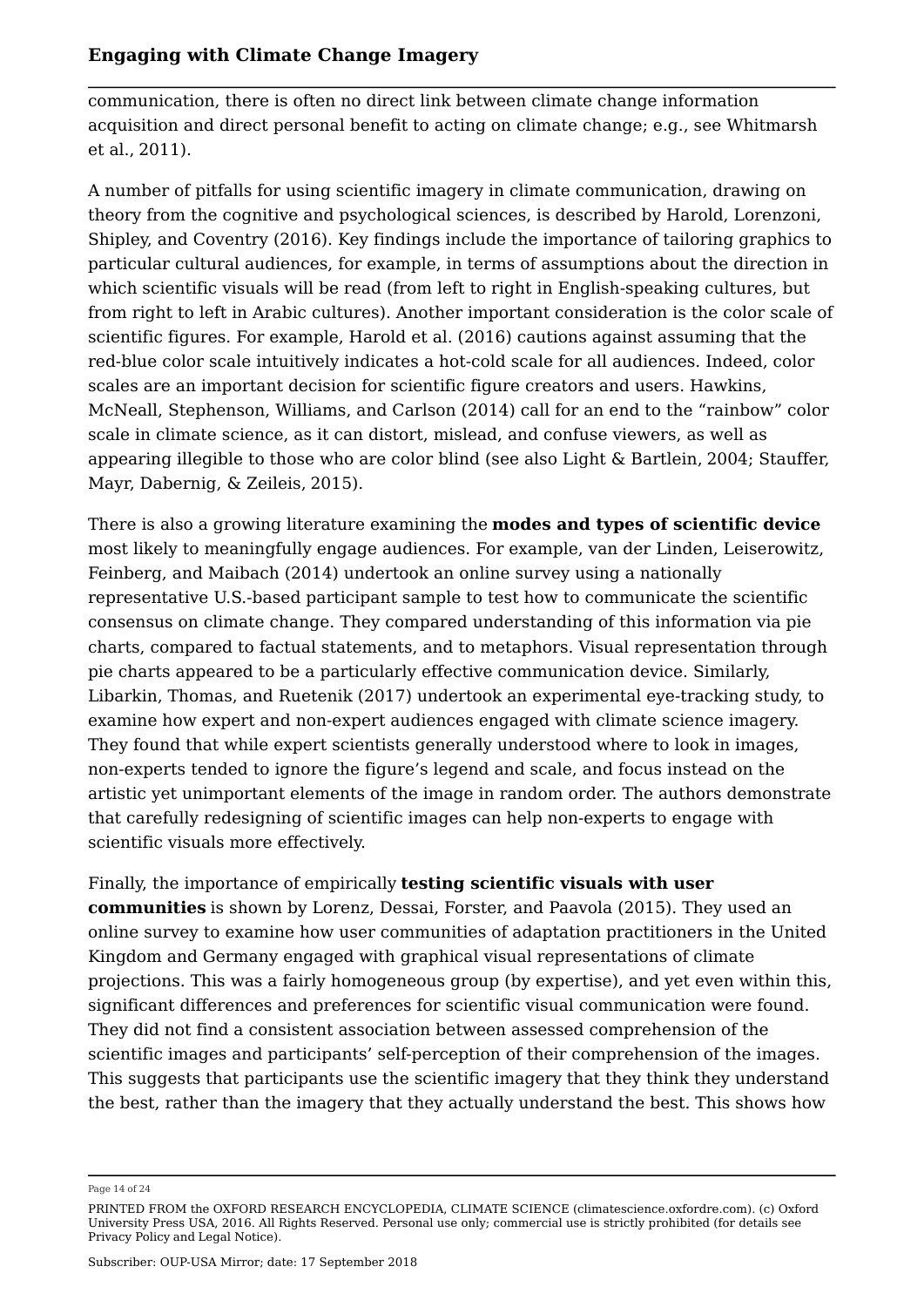complex and challenging it is to tailor information-rich scientific visual imagery to an audience.

# **Conclusion: What Image Is Best for Climate Communication?**

As the exploration of visual tropes for climate change engagement shows, there is no one "perfect" image or visual trope. While the evidence base for visual climate change communication currently remains small, a number of the studies referred to are empirical studies that assess "real-world" audience response to particular images. These studies can assist in compiling a number of best-practice guidelines for visual climate communication:

**•** *Engaging for increased saliency or efficacy?* Is the communication trying to interest people who have little previous engagement with climate change? If so, images that promote feelings of issue importance (saliency), such as pictures of climate impacts, may be more effective. On the other hand, is the audience already interested in climate change but images are needed that promote a sense of self-efficacy? If so, visuals of renewable energy futures may be more suitable (O'Neill et al., 2013 and see also Metag et al., 2016, though note the difference in saliency findings in Hart & Feldman, 2016). Few, if any, images appear to increase both a sense of importance (saliency) and a sense of being able to act on climate change (self-efficacy; O'Neill et al., 2013).

**•** *Using imagery of identifiable people carefully*. Pictures of politicians, businesspeople, or celebrities appear unlikely to engage audiences (with politicians, in particular, likely to decrease both saliency and self-efficacy; O'Neill et al., 2013; Corner et al., 2015; Metag et al., 2016). Imagery of "real people" in authentic situations are favored over staged photographs (Corner et al., 2015). And, images picturing one or two people directly impacted by climate change and making eye-contact with the viewer are often more engaging than generic images of many people (Corner et al., 2015).

**•** *Using innovative images and avoiding visual clichés*. New and dramatic narratives can make headlines through their high news-value (Bennett, 2011), and the same is true for climate visuals (e.g., the "disaster" framed imagery of O'Neill et al., 2015; Corner et al., 2015). Conversely, use iconic (and potentially clichéd) imagery cautiously (see Box 1 and 2).

**•** *Audience socio-demographics, such as political affiliation, matter*. As one might expect—from the diverse literature on climate values, attitudes, and beliefs (see Clayton et al., 2015)—political affiliation appears to influence how people engage with climate imagery. Corner et al. (2015), for example, found that local flooding images

Page 15 of 24

PRINTED FROM the OXFORD RESEARCH ENCYCLOPEDIA, CLIMATE SCIENCE (climatescience.oxfordre.com). (c) Oxford University Press USA, 2016. All Rights Reserved. Personal use only; commercial use is strictly prohibited (for details see Privacy Policy and Legal Notice).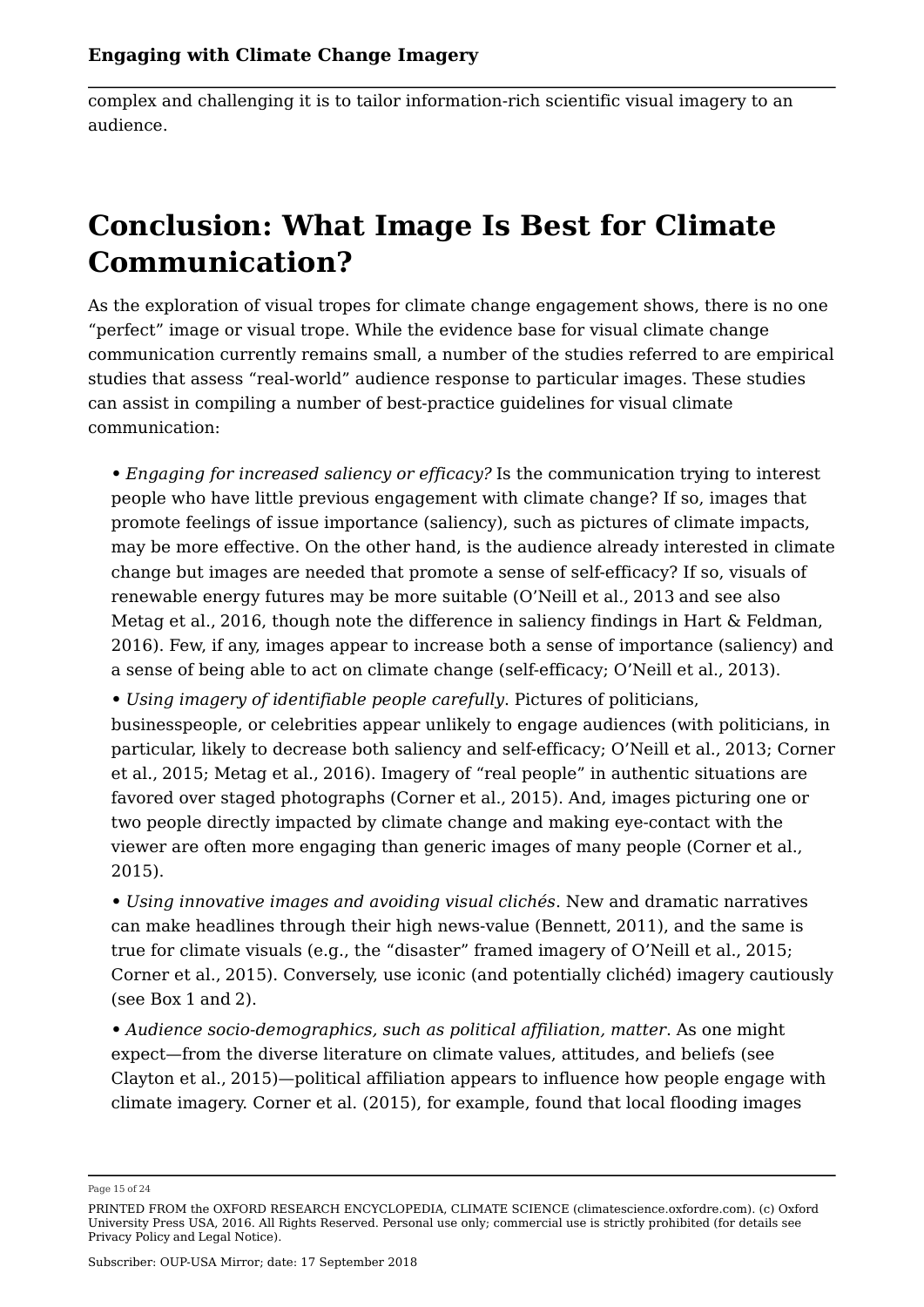effected higher levels of engagement from those on the political right than those on the left.

**•** *Sociocultural influences also play an important role*. There appears to be a dominant visual discourse on climate change imagery, which is read by most people in similar ways, at least in Western societies (O'Neill et al., 2013; Metag et al., 2016). However, it is clear that sociocultural influences do still play a critical role in how visuals are read, how they are understood, and, indeed, how they are perceived to be understood (Hall, 1980; Lorenz et al., 2015; Maess, 2017).

**•** *Visual creation and visual literacy are specific skills*, often demanding specialized and professional assistance (Maess, 2017). For example, the IPCC (2016, p. 20) is considering setting up a team of communications specialists in its Technical Support Units, including data visualists, in order to increase the visual clarity and readability of the Summary for Policymakers, and to increase accessibility of the Sixth Assessment Report (AR6). In some cases (perhaps especially for scientific imagery) a careful and iterative process of co-production of climate images, between developer and user communities, may be beneficial (Lorenz et al., 2015).

# **Further Research: Where to from Here?**

As stated, research at the site of consumption (engagement) with climate visuals is still nascent. Considerable research effort continues to focus on visual content of climate change communication, but can only hypothesize as to the effects of these visuals on audiences. As this interdisciplinary and many-disciplined field of research continues to attract interest and to grow, the following would provide fruitful sites for further research:

**•** *More empirical research with audiences*. Most climate visual research currently focuses on cataloging which types of visual exist in particular media (e.g., Manzo, 2010; Remillard, 2011; DiFrancesco & Young, 2011; León & Erviti, 2013; Nerlich & Jaspal, 2014). While doing this provides an indication of visual power, these studies can often only hypothesize about how people engage with climate visuals. Future studies could usefully examine how particular images, or image tropes, impact on people's engagement. Multimethodological work, and interdisciplinary projects, would be valuable. This would assist, for example, in illuminating the different findings on audience engagement with key climate imagery between O'Neill et al. (2013) and Metag et al. (2016), and Hart and Feldman (2016).

Page 16 of 24

PRINTED FROM the OXFORD RESEARCH ENCYCLOPEDIA, CLIMATE SCIENCE (climatescience.oxfordre.com). (c) Oxford University Press USA, 2016. All Rights Reserved. Personal use only; commercial use is strictly prohibited (for details see Privacy Policy and Legal Notice).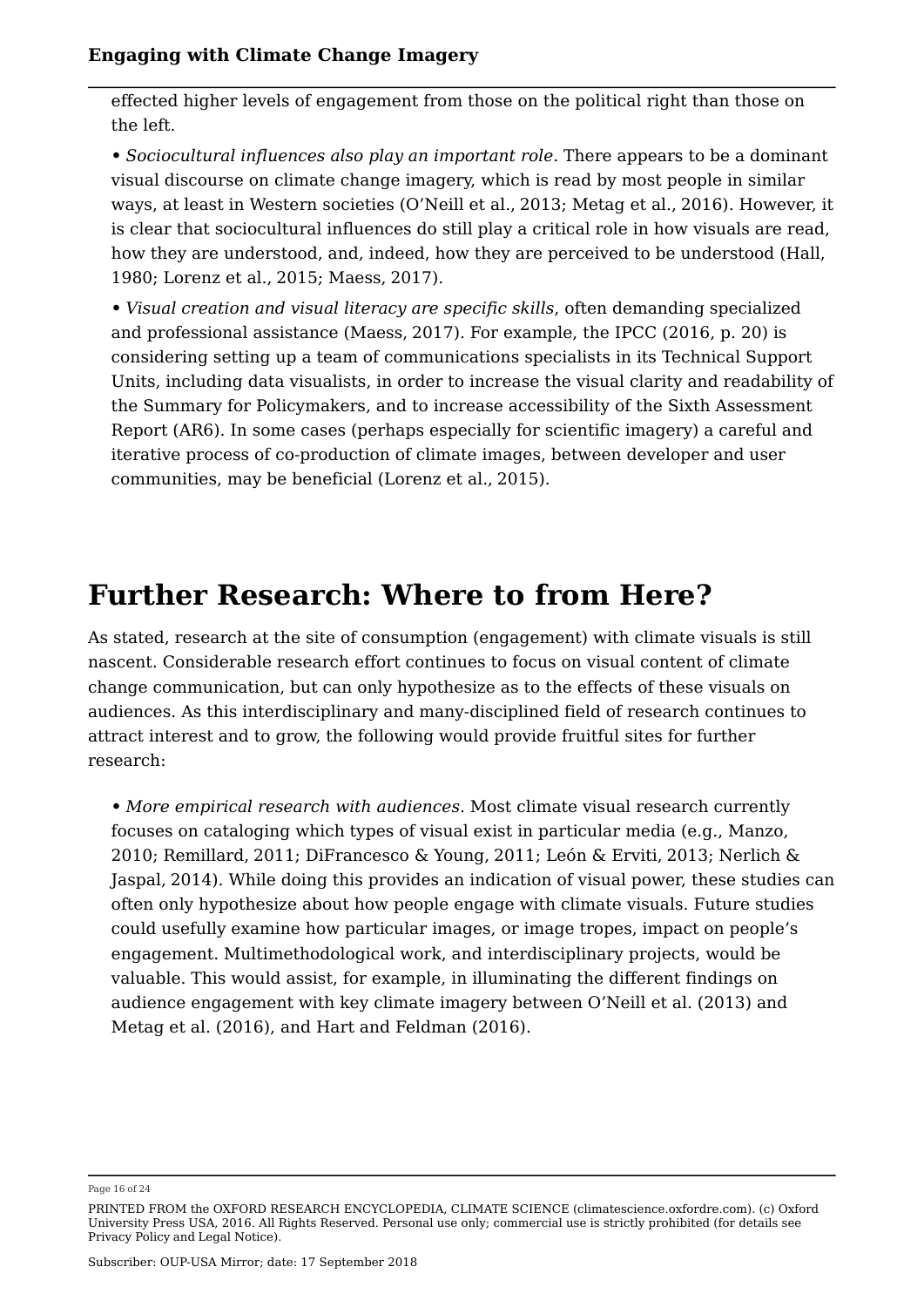**•** *Widening the scope of audience engagement studies*. Much research to date has focused on print media, despite print's limited reach (most people do not use print media to access news: the majority of over-35s name television as their main source of news, whereas under-35s name social media; Newman & Levy, 2014). The reliance on print media is likely primarily due to reasons of data accessibility and ease of analysis (Schäfer & Schlichting, 2014). However, visual media is increasingly accessible. This can be through web portals, such as the social media sites Huffington Post, BuzzFeed, Instagram, and Snapchat, all visually rich sites of increasing importance for climate communication and engagement (Painter et al., 2016), but also through more traditional channels, such as the online versions of news stories posted on the websites of legacy newspapers (as utilized by O'Neill et al., 2013). And examining visuals, particularly in new and social media, is increasingly important: social media posts containing imagery are much more likely to be shared, and shared widely, than those without (Ipsos OTX, 2014). Vis and Goriunova (2015), in their study of the iconic Alyan Kurdi refugee crisis image, provide an exemplar of online visual media research for the social sciences. Other research avenues are available for television, including collecting the TV broadcast in real time, but also through archives such as the Vanderbilt Television News Archive in the United States (VTNA, 2017) and BoB in the United Kingdom (BoB, 2017). And of course, many other visual cultural items exist; for example, in museum exhibits, or in popular culture. Rose (2012) is a key reference point for those starting to work with visual materials and audiences.

**•** *Increasing the real-world qualities of the research*. Instead of unimodal (visual-only) studies, multimodal studies (visual plus other communicative devices) are more desirable. Such studies would more accurately reflect the experience of how people engage with climate change visuals in the real world. Multimodal studies do not examine images or texts in isolation but instead explore how the complete news item (or other cultural device) is interpreted as it is viewed, ideally in as close to a realworld context as is possible. This might mean that audiences are exposed to both images and text of a web page, or a hard-copy print newspaper (comprising several images alongside text including the headline, lede paragraph, and main news story), or a complete TV news item (including sound, visuals, and their transitions). Some emerging climate-themed work exists in this area, for example, Wozniak, Lück, and Wessler's (2015) work on multimodal content analysis, and O'Neill et al. (2015) climate change multimodal frame analysis. The approaches employed here could be applied to audience engagement studies.

In addition, both technological advances and innovative methods could assist in enhancing the real-world qualities of the research environment, for example, using eyetracking to analyze how people engage with climate content in online situations (see Libarkin et al., 2017). Methods such as "think-aloud" can be useful, where participants describe how they are engaging with climate change material in real time. Wozniak (2016) shows how, in a small-scale study, think-aloud can help elucidate how people

Page 17 of 24

PRINTED FROM the OXFORD RESEARCH ENCYCLOPEDIA, CLIMATE SCIENCE (climatescience.oxfordre.com). (c) Oxford University Press USA, 2016. All Rights Reserved. Personal use only; commercial use is strictly prohibited (for details see Privacy Policy and Legal Notice).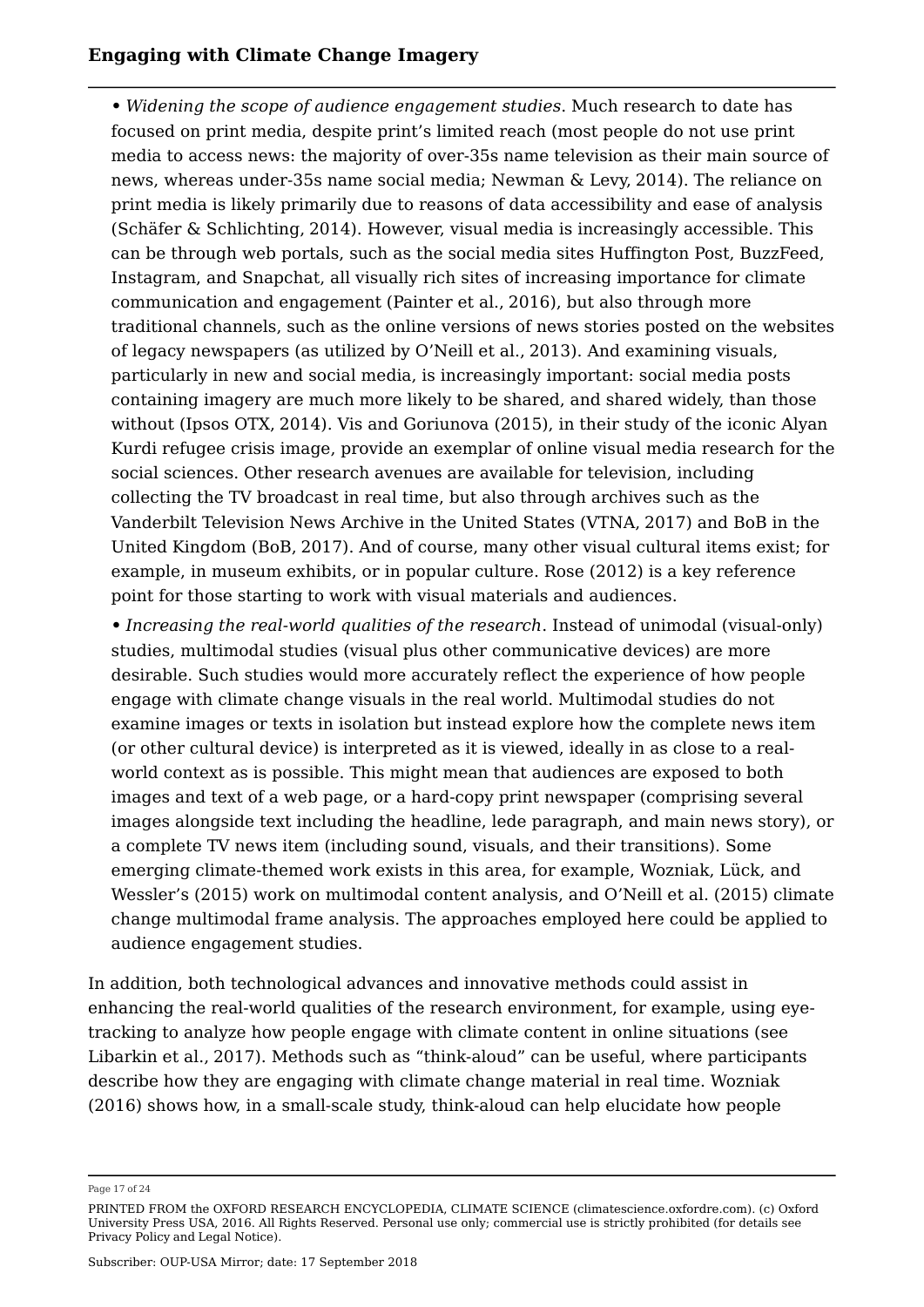engage with imagery. Likewise, Schroth, Angel, Sheppard, and Dulic (2014) use the thinkaloud method to understand how individuals engage with a climate computer game.

## **References**

Anderson, A. (2009). Media, politics and climate change: Towards a new research agenda. *Sociology Compass*, *3*, 166–182.

Bennett, W. L. (2011). *News: The politics of illusion* (9th ed.). Boston: Pearson.

BoB. (2017). **BoB learning on screen**. British Universities and Colleges Film and Video Council.

Bush, G. W. (2008). *President Bush discusses climate change, Rose Garden, 2:45 P.M. EDT*.

Clayton, S., Devine-Wright, P., Stern, P. C., Whitmarsh, L., Carrico, A., Steg, L., et al. (2015). Psychological research and global climate change. *Nature Climate Change*, *5*, 640–646.

Corner, A., Webster, R., & Teriete, C. (2015). *Climate visuals: Seven principles for visual climate change communication (based on international social research)*. Oxford: Climate Outreach.

Cosgrove, D. (1994). Contested global visions: One-world, whole-Earth and the Apollo space photographs. *Annals of the Association of American Geographers*, *84*, 270–294.

DiFrancesco, D. A., & Young, N. (2011). Seeing climate change: The visual construction of global warming in Canadian print media. *Cultural Geographies*, *18*, 517–546.

Dryzek, J. S. (1994). Australian discourses of democracy. *Australian Journal of Political Science*, *29*, 221–239.

Fairweather, J. R., & Swaffield, S. R. (2001). Visitor experiences of Kaikoura, New Zealand: An interpretative study using photographs of landscapes and Q method. *Tourism Management*, *22*, 219–228.

Field, C. B., et al. (Eds.). (2012). *Managing the risks of extreme events and disasters to advance climate change adaptation: A special report of Working Groups I and II of the Intergovernmental Panel on Climate Change*. Cambridge, U.K.: Cambridge University Press.

Garfield, S. (2007, March 4). Can polar bears save the world? *Observer Magazine*, 32–37.

Gleick, P. H., et al. (2010). Climate change and the integrity of science. *Science*, *328*, 689– 690.

Page 18 of 24

PRINTED FROM the OXFORD RESEARCH ENCYCLOPEDIA, CLIMATE SCIENCE (climatescience.oxfordre.com). (c) Oxford University Press USA, 2016. All Rights Reserved. Personal use only; commercial use is strictly prohibited (for details see Privacy Policy and Legal Notice).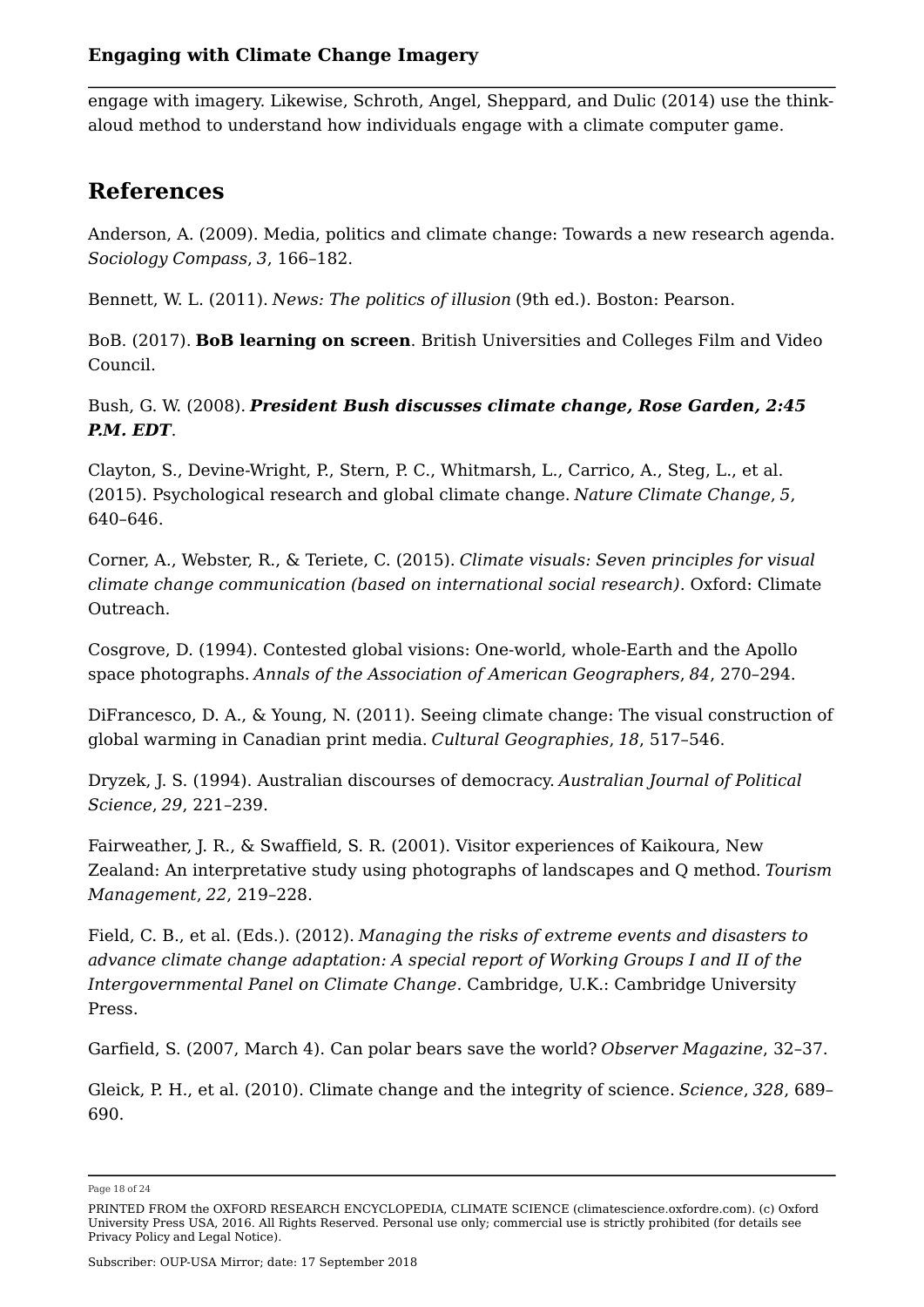Grabe, M. E., & Bucy, E. P. (2009). *Image bite politics: News and the visual framing of elections*. Oxford: Oxford University Press.

Graber, D. A. (1990). Seeing is remembering: How visuals contribute to learning from television news. *Journal of Communication*, *40*, 134–155.

Hall, S. (1973). The determinations of news photographs. In S. Cohen & J. Young (Eds.), *The manufacture of news: Deviance, social problems and the mass media* (pp. 226–247). London: Constable.

Hall, S. (1980). Encoding/decoding. In S. Hall, D. Hobson, A. Lowe, & P. Willis (Eds.), *Culture, media, language* (pp. 128–138). London: Hutchinson.

Hansen, A., & Machin, D. (2008). Visually branding the environment: Climate change as a marketing strategy. *Discourse Studies*, *10*, 777–794.

Harold, J., Lorenzoni, I., Shipley, T. F., & Coventry, K. R. (2016). Cognitive and psychological science insights to improve climate change data visualization. *Nature Climate Change*, *6*, 1080–1089.

Hart, S., & Feldman, L. (2016). The impact of climate change–related imagery and text on public opinion and behavior change. *Science Communication*, *38*, 415–441.

Hawkins, E., McNeall, D., Stephenson, D., Williams, J., & Carlson, D. (2014). **The end of the rainbow: An open letter to the climate science community**.

Hulme, M. (2012). Book review of *An Unwinnable Fight: The Hockey Stick and the Climate Wars: Dispatches from the Front Lines*," by Michael E. Mann. *Nature Climate Change*, *2*, 223–224.

Intergovernmental Panel on Climate Change. (2001). Summary for policymakers. In J. T. Houghton et al. (Eds.), *Climate change 2001: The scientific basis: Contribution of Working Group I to the Third Assessment Report of the Intergovernmental Panel on Climate Change*. Cambridge, U.K.: Cambridge University Press.

Intergovernmental Panel on Climate Change. (2016, April 11–13). **43rd Session of the IPCC, Nairobi, Kenya**.

Ipsos OTX. (2014). Majority (71%) of global internet users "share" on social media sites. Wave 43 survey. **http://wave.umww.com/assets/pdf/wave\_8-the-language-ofcontent.pdf**.

Joffe, H. (2008). The power of visual material: Persuasion, emotion and identification. *Diogenes*, *55*, 84–93.

Leiserowitz, A. (2006). Climate change risk perception and policy preferences: The role of affect, imagery, and values. *Climatic Change*, *77*, 45–72.

Page 19 of 24

PRINTED FROM the OXFORD RESEARCH ENCYCLOPEDIA, CLIMATE SCIENCE (climatescience.oxfordre.com). (c) Oxford University Press USA, 2016. All Rights Reserved. Personal use only; commercial use is strictly prohibited (for details see Privacy Policy and Legal Notice).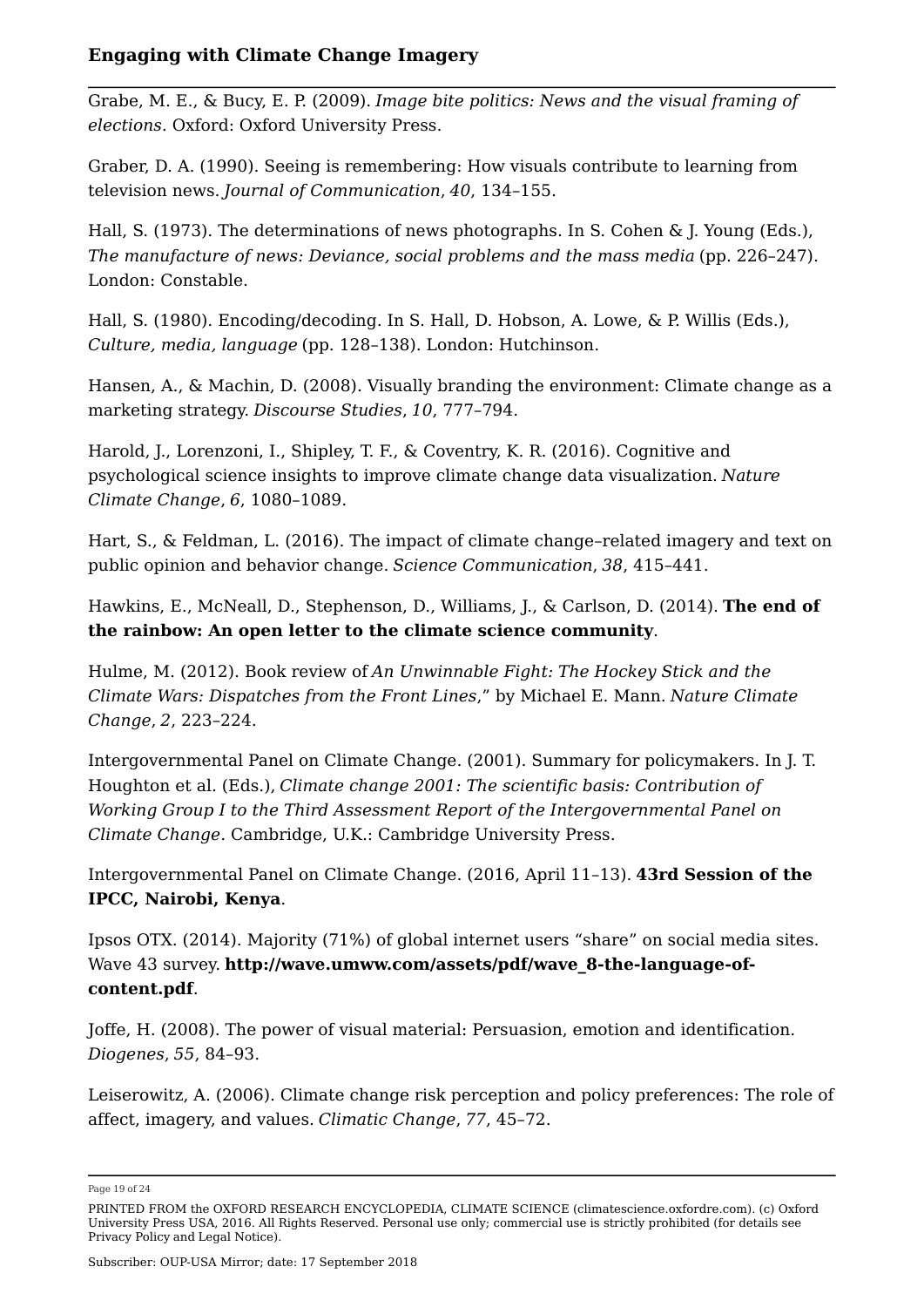León, B., & Erviti, M. C. (2013). Science in pictures: Visual representation of climate change in Spain's television news. *Public Understanding of Science*, *24*, 183–199.

Lester, L., & Cottle, S. (2009). Visualizing climate change: Television news and ecological citizenship. *International Journal of Communication*, *3*, 920–936.

Libarkin, J. C., Thomas, S. R., & Ruetenik, G. (2017). **Visual salience in climate change imagery is in the eye of the beholder**.

Light, A., & Bartlein, P. J. (2004). The end of the rainbow? Color schemes for improved data graphics. *EOS*, *85*, 385–391.

Linder, S. H. (2006). Cashing-in on risk claims: On the for-profit inversion of signifiers for "global warming." *Social Semiotics*, *16*, 103–132.

Lorenz, S., Dessai, S., Forster, P. M., & Paavola, J. (2015). Tailoring the visual communication of climate projections for local adaptation practitioners in Germany and the UK. *Philosophical Transactions of the Royal Society A*, *373*, 20140457.

Lorenzoni, I., Nicholson-Cole, S., & Whitmarsh, L. (2007). Barriers perceived to engaging with climate change among the UK public and their policy implications. *Global Environmental Change*, *17*, 445–459.

Lowe, T., Brown, K., Dessai, S., de Franca Doria, M., Haynes, K., & Vincent, K. (2006). Does tomorrow ever come? Disaster narrative and public perceptions of climate change. *Public Understanding of Science*, *16*, 435–457.

Maess, A. (2017). The visual divide. *Nature Climate Change*, *7*, 231–233.

Mann, M. E., Bradley, R. S., & Hughes, M. K. (1998). Global-scale temperature patterns and climate forcing over the past six centuries. *Nature*, *392*, 779–787.

Manzo, K. (2010). Beyond polar bears? Re-envisioning climate change. *Meteorological Applications*, *17*, 196–208.

Messaris, P., & Abraham, L. (2001). The role of images in framing news stories. In S. D. Reese, O. H. J. Gandy, & A. E. Grant (Eds.), *Framing public life* (pp. 215–226). Mahwah, NJ: Taylor & Francis.

Metag, J., Schäfer, M., Barsuhn, T., Füchslin, T., & Kleinen-von Königslöw, K. (2016). Perceptions of climate change imagery: Evoked salience and self-efficacy in Germany, Switzerland and Austria. *Science Communication*, *38*, 197–227.

Moser, S. (2010). Communicating climate change: History, challenges, process and future directions. *WIREs: Climate Change*, *1*, 31–53.

Nerlich, B., & Jaspal, R. (2014). Images of extreme weather: Symbolising human responses to climate change. *Science as Culture*, *23*, 253–276.

Page 20 of 24

PRINTED FROM the OXFORD RESEARCH ENCYCLOPEDIA, CLIMATE SCIENCE (climatescience.oxfordre.com). (c) Oxford University Press USA, 2016. All Rights Reserved. Personal use only; commercial use is strictly prohibited (for details see Privacy Policy and Legal Notice).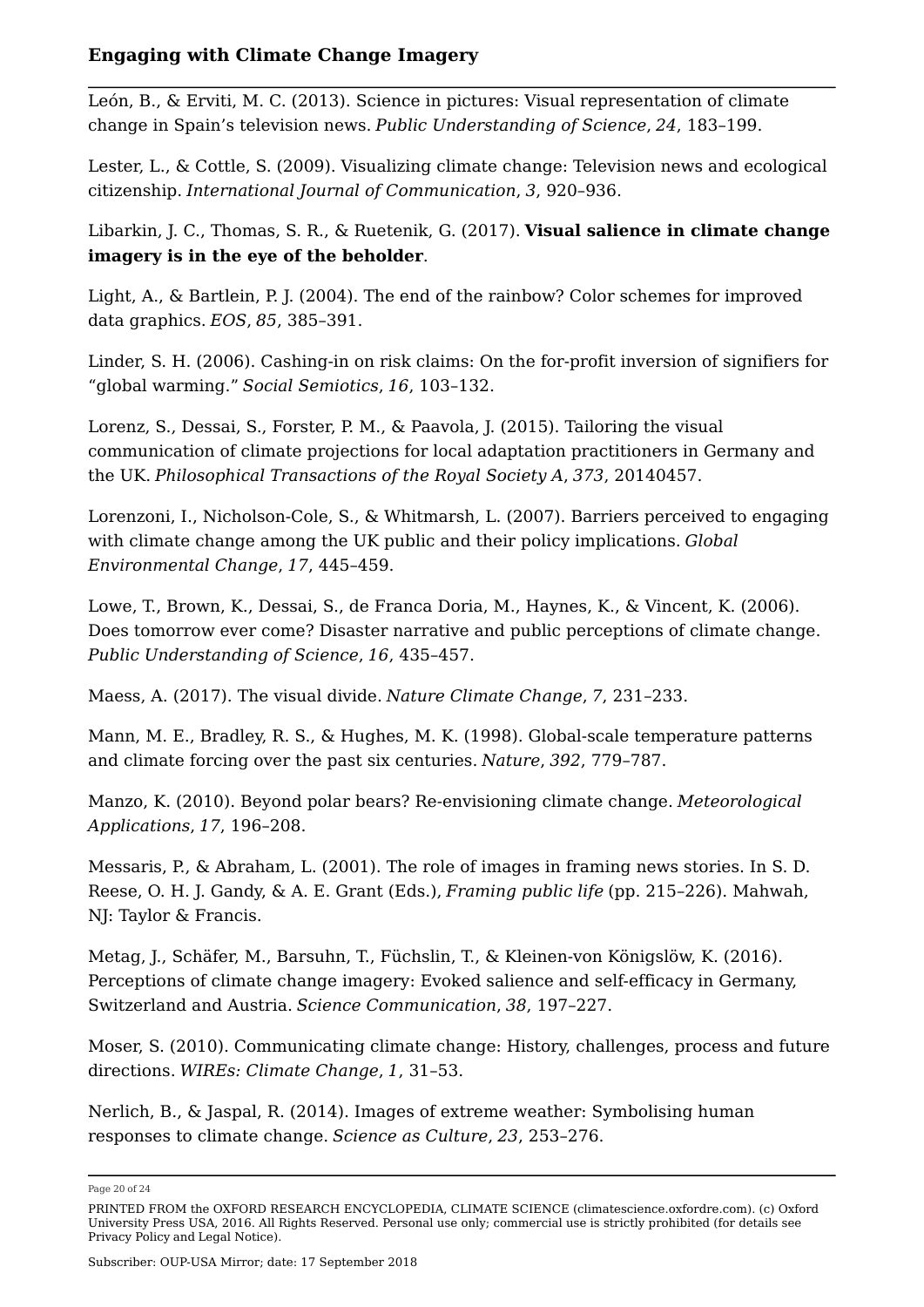Newman, N., & Levy, D. A. (2014). *Reuters Institute digital news report 2014: Tracking the future of news*. Oxford: Reuters Institute for the Study of Journalism.

Nicholson-Cole, S. A. (2004). *Imag(in)ing climate change: Exploring people's visual imagery, issue salience and personal efficacy*. Unpublished PhD diss., School of Environmental Sciences, University of East Anglia, U.K.

O'Neill, S. (2013). Image matters: Climate change imagery in US, UK and Australian newspapers. *Geoforum*, *49*, 10–19.

O'Neill, S., Boykoff, M., Day, S., & Niemeyer, S. (2013). On the use of imagery for climate change engagement. *Global Environmental Change*, *23*, 413–421.

O'Neill, S., & Hulme, M. (2009). An iconic approach for representing climate change. *Global Environmental Change*, *19*, 402–410.

O'Neill, S., & Nicholson-Cole, S. (2009). Fear won't do it: Promoting positive engagement with climate change through imagery and icons. *Science Communication*, *30*, 355–379.

O'Neill, S., Osborn, T. J., Hulme, M., Lorenzoni, I., & Watkinson, A. R. (2008). Using expert knowledge to assess uncertainties in future polar bear populations under climate change. *Journal of Applied Ecology*, *45*, 1649–1659.

O'Neill, S., & Smith, N. (2014). Climate change and visual imagery. *Wiley Interdisciplinary Reviews: Climate Change*, *5*, 73–87.

O'Neill, S., Williams, H. T. P, Kurz, T., Wiersma, B., & Boykoff, M. (2015). Dominant frames in legacy and social media coverage of the IPCC Fifth Assessment Report. *Nature Climate Change*, *5*, 380–385.

Painter, J., Leon, B., Russell, A., Erviti, M. C., Fletcher, R., Howarth, C., et al. (2016). *Something old, something new: Digital media and the coverage of climate change*. Oxford: Reuters Institute for the Study of Journalism.

Philo, G. (2008). Active audiences and the construction of public knowledge. *Journalism Studies*, *9*, 535–544.

Piaf, R. (2017, April 1). **Polar bears spotted in Scotland as animals flee melting Arctic ice cap**. *Telegraph*.

Popp, R. K., & Mendelson, A. L. (2010). "X"-ing out enemies: *Time* magazine, visual discourse, and the war in Iraq. *Journalism*, *11*, 203–221.

Rebich-Hespanha, S. (2011). *Thematic and affective content in textual and visual communication about climate change: Historical overview of mass media sources and empirical investigation of emotional responses*. PhD diss., University of California, Santa Barbara.

Page 21 of 24

PRINTED FROM the OXFORD RESEARCH ENCYCLOPEDIA, CLIMATE SCIENCE (climatescience.oxfordre.com). (c) Oxford University Press USA, 2016. All Rights Reserved. Personal use only; commercial use is strictly prohibited (for details see Privacy Policy and Legal Notice).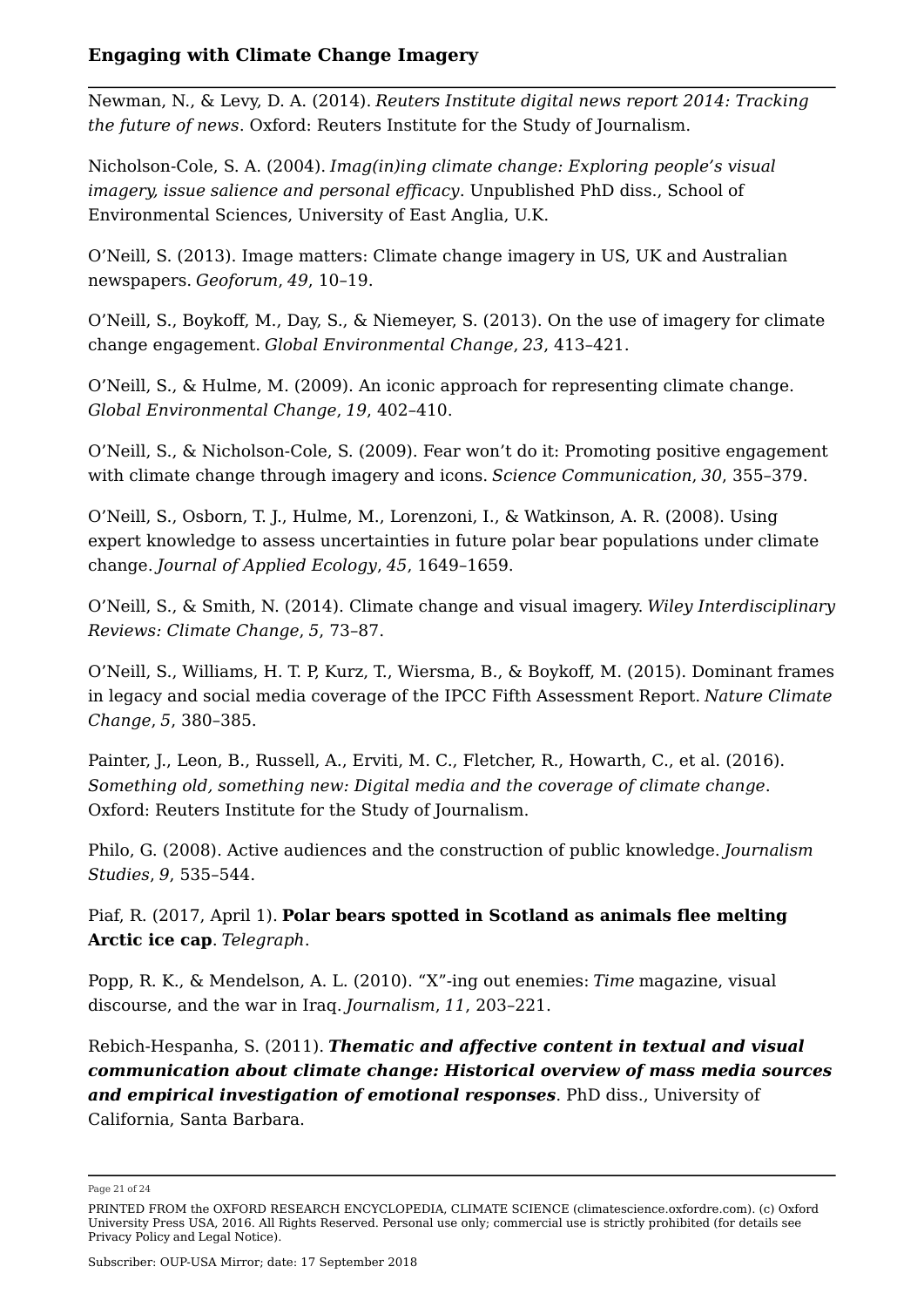Rebich-Hespanha, S., Rice, R. E., Montello, D. R., Retzloff, S., Tien, S., & Hespanha, J. P. (2015). **Image Themes and Frames in US Print News Stories about Climate Change**. *Environmental Communication*, *9*(4), 491–519.

Rebich-Hespanha, S., & Rice, R. E. (2016). Dominant visual frames in climate change news stories: Implications for formative evaluation in climate change campaigns. *International Journal of Communication*, *10*, 4830–4862.

Remillard, C. (2011). Picturing environmental risk: The Canadian oil sands and the *National Geographic*. *International Communication Gazette*, *73*, 127–143.

Rose, G. (2012). *Visual methodologies: An introduction to the interpretation of visual materials*. London: SAGE.

Schäfer, M., & Schlichting, I. (2014). Media representations of climate change: A metaanalysis of the research field. *Environmental Communication*, *8*, 142–160.

Schneider, B. (2012). Climate model simulation visualization from a visual studies perspective. *WIREs Climate Change*, *3*, 185–193.

Schroth, O., Angel, J., Sheppard, S., & Dulic, A. (2014). Visual climate change communication: From iconography to locally framed 3D visualization. *Environmental Communication*, *8*, 413–432.

Slocum, R. (2004). Polar bears and energy-efficient lightbulbs: Strategies to bring climate change home. *Environment and Planning D: Society and Space*, *22*, 413–438.

Stauffer, R., Mayr, G. J., Dabernig, M., & Zeileis, A. (2015). Somewhere over the rainbow: How to make effective use of colors in meteorological visualizations. *Bulletin of the American Meteorological Societ*y, *96*, 203–216.

Stirling, I., & Derocher, A. (2012). Effects of climate warming on polar bears: A review of the evidence. *Global Change Biology*, *18*, 2694–2706.

Tollman, V. (2014). The uncanny polar bear: Activists visually attack an overly emotionalized image clone. In B. Schneider & T. Nocke (Eds.), *Image politics of climate change: Visualizations, imaginations, documentations* (pp. 231–254). Bielefeld, Germany: Transcript Verlag.

Urry, J. (1992). The tourist gaze "revisited." *American Behavioral Scientist*, *36*, 172–186.

Vanderbilt Television News Archive. (2017). **Vanderbilt Television News Archive**.

van der Linden, S. L., Leiserowitz, A. A., Feinberg, G. D., & Maibach, E. W. (2014). How to communicate the scientific consensus on climate change: Plain facts, pie charts or metaphors? *Climatic Change Letters*, *126*, 255–262.

Page 22 of 24

PRINTED FROM the OXFORD RESEARCH ENCYCLOPEDIA, CLIMATE SCIENCE (climatescience.oxfordre.com). (c) Oxford University Press USA, 2016. All Rights Reserved. Personal use only; commercial use is strictly prohibited (for details see Privacy Policy and Legal Notice).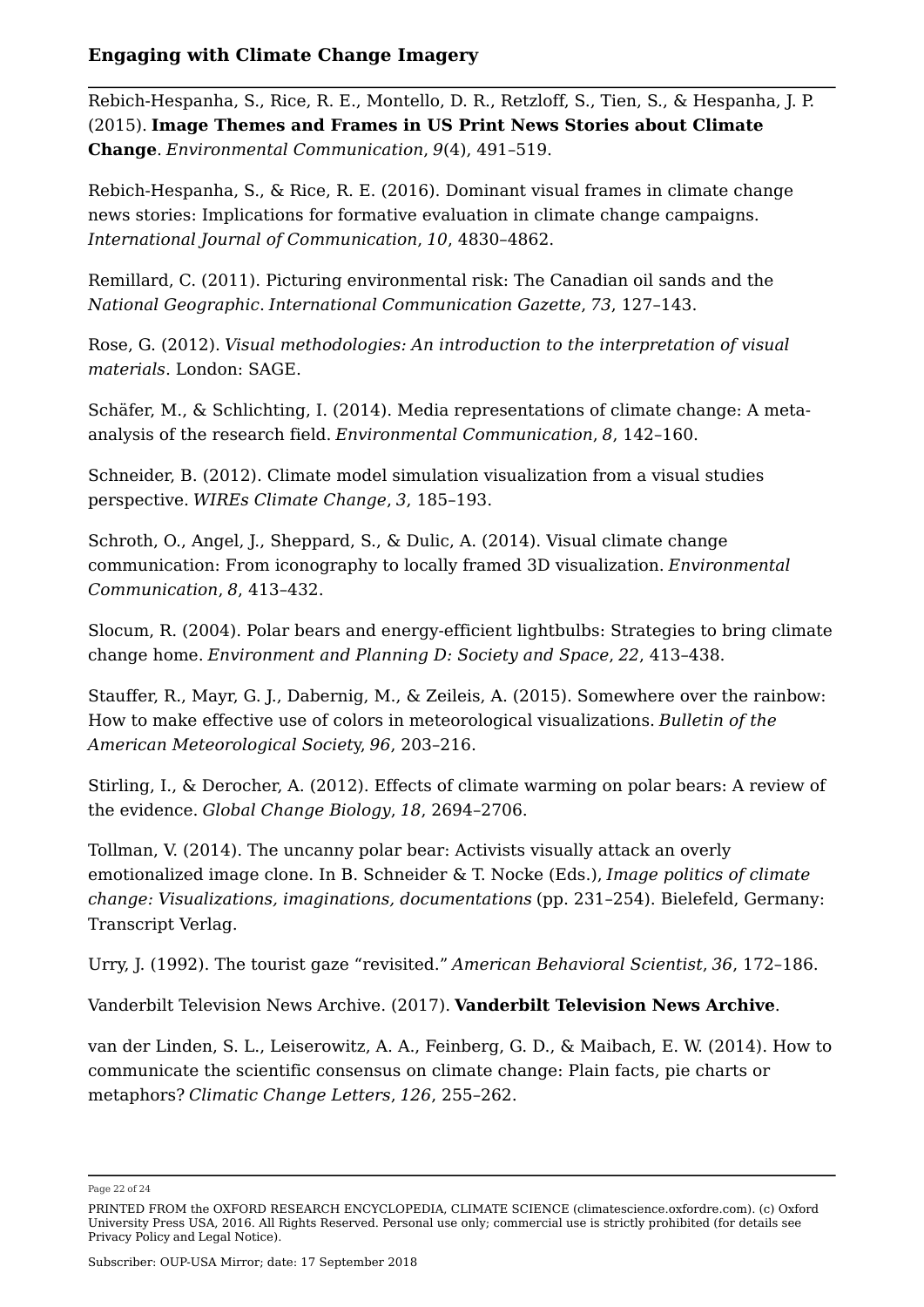Vis, F., & Goriunova, O. (Eds.). (2015). **The iconic image on social media: A rapid research response to the death of Aylan Kurdi**.

Walsh, L. (2014). Tricks, hockey sticks, and the myth of natural inscription: The visual rhetoric of Climategate. In B. Schneider & T. Nocke (Eds.), *Image politics of climate change: Visualizations, imaginations, documentations* (pp. 81–104). Bielefeld, Germany: Transcript Verlag.

Wellesley, L., Happer, C., & Froggatt, A. (2015). *Changing climate, changing diets: Pathways to lower meat consumption*. Project Report. London: Chatham House, the Royal Institute of International Affairs.

Whitmarsh, L., O'Neill, S., & Lorenzoni, I. (Eds.). (2011). *Engaging the public with climate change: Communication and behaviour change*. London: Earthscan.

Wozniak, A. (2016, April 28–29). **The framing effects of polysemic news visuals on climate change**. Launch Conference of the University of Brighton Centre for Research in Spatial, Environmental and Cultural Politics, University of Brighton.

Wozniak, A., Lück, J., & Wessler, H. (2015). Frames, stories, and images: The advantages of a multimodal approach in comparative media content research on climate change. *Environmental Communication*, *9*, 469–490.

## **Notes:**

(1.) Q-method is a methodology used to explore the discourses that exist for a particular issue (Dryzek, 1994). Discourses are shaped by underlying attitudes and values. The purpose of Q-method is to elicit these discourses through the process of Q-sorts, whereby participants are asked to sort a number of items (e.g., statements) representing the whole concourse (the full representation of different points of view of the issue). Q-method is typically carried out using attitude statements, but more recent research has used visual images (e.g., Fairweather & Swaffield, 2001) including for investigating climate change (Nicholson-Cole, 2004; O'Neill et al., 2013; Metag et al., 2016).

#### **Saffron O'Neill**

University of Exeter

Page 23 of 24

PRINTED FROM the OXFORD RESEARCH ENCYCLOPEDIA, CLIMATE SCIENCE (climatescience.oxfordre.com). (c) Oxford University Press USA, 2016. All Rights Reserved. Personal use only; commercial use is strictly prohibited (for details see Privacy Policy and Legal Notice).